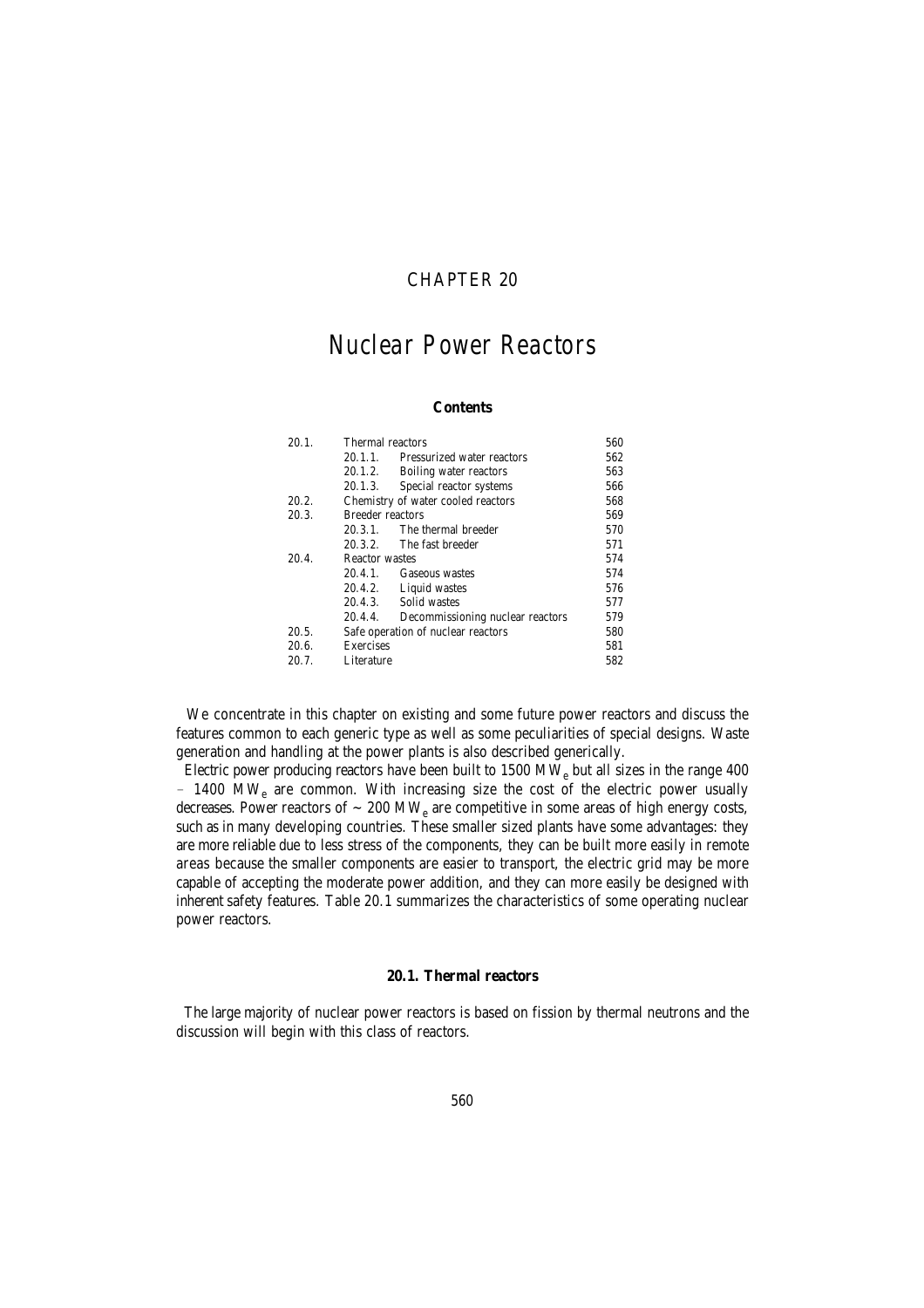*Nuclear Power Reactors* 561

| Type Example                                                                                                                               | Power<br>MWe) | Fuel $\%$ $^{235}\mathrm{U)}$                   | $\mathbb{C}$ an             | Mode-<br>rator  | Cool-<br>$\overline{a}$ |                    | Coolant Coolant<br>temp. press.<br>$(^{\circ}C)$ (MPa) | Ă<br>$(\mathscr{C})$<br>eff.                                                                                                                                                                        | MWd/kg)<br>Burn-up     | Tomp.<br>coeff.                            | Core size $(\mathbf{h}\times\mathbf{d}\ \mathbf{m}^2)$                                                                                                                                                                                        |
|--------------------------------------------------------------------------------------------------------------------------------------------|---------------|-------------------------------------------------|-----------------------------|-----------------|-------------------------|--------------------|--------------------------------------------------------|-----------------------------------------------------------------------------------------------------------------------------------------------------------------------------------------------------|------------------------|--------------------------------------------|-----------------------------------------------------------------------------------------------------------------------------------------------------------------------------------------------------------------------------------------------|
|                                                                                                                                            |               | 93 t UO <sub>2</sub> (4.4)                      |                             |                 |                         |                    |                                                        |                                                                                                                                                                                                     |                        |                                            |                                                                                                                                                                                                                                               |
| PWR Diablo Canyon 1, USA<br>VVER <sup>†</sup> Novovoronezh 5, Russia                                                                       |               | 86 t UO <sub>2</sub> (4.4)                      | ម្មដូន មូន<br>ម្លាំង មូន មូ | ೦,೦,೦<br>ದಗ್ನರ್ | dayaaca<br>FFFFF60      | ន្លន្លន្លន្លន្លន្ល |                                                        | $\frac{1}{2}$ $\frac{1}{2}$ $\frac{4}{2}$ $\frac{4}{2}$ $\frac{5}{2}$ $\frac{4}{2}$ $\frac{6}{2}$ $\frac{4}{2}$ $\frac{6}{2}$ $\frac{4}{2}$ $\frac{6}{2}$ $\frac{7}{2}$ $\frac{8}{2}$ $\frac{4}{2}$ | $488.724$<br>$488.724$ | si<br>2 2 2 2 3 3 3 3 3<br>2 2 2 2 2 2 3 2 | $\begin{array}{l} 3.57 \\ 3.53 \times 3.16 \\ 3.53 \times 3.16 \\ 3.68 \times 4.60 \\ 5.94 \times 5.67 \\ 7.0 \times 11.8 \\ 9.1 \times 17.4 \\ 9.31 \times 9.11 \\ 8.31 \times 9.11 \\ 8.01 \times 11.39 \\ 0.08 \times 1.39 \\ \end{array}$ |
| Oskarshama 3, Sweden<br>$BWR$ $\sim$                                                                                                       |               |                                                 |                             |                 |                         |                    |                                                        |                                                                                                                                                                                                     |                        |                                            |                                                                                                                                                                                                                                               |
| Bruce 5, Canada<br>PHWR                                                                                                                    |               | 143 t $UO_2$ (3.1)<br>135 t $UO_2$ (nat)        |                             |                 |                         |                    |                                                        |                                                                                                                                                                                                     |                        |                                            |                                                                                                                                                                                                                                               |
| RBMK Sosnovy Bor 1, Russia                                                                                                                 |               | $218 \t1UO2 (2.4)$                              |                             |                 |                         |                    |                                                        |                                                                                                                                                                                                     |                        |                                            |                                                                                                                                                                                                                                               |
| GCR                                                                                                                                        |               | 593 t U (nat.)                                  |                             |                 |                         |                    |                                                        |                                                                                                                                                                                                     |                        |                                            |                                                                                                                                                                                                                                               |
| Wylfa A1, UK Hinkley Point B3, UK<br>AGR                                                                                                   | 8895888       | $(19 \t1 UO2 (3.4))$                            |                             |                 |                         |                    | 50001                                                  |                                                                                                                                                                                                     |                        |                                            |                                                                                                                                                                                                                                               |
| LMFBR Phenix, France                                                                                                                       |               | $4.9$ t (Pu, U)O <sub>2</sub> + UO <sub>2</sub> |                             |                 |                         |                    |                                                        |                                                                                                                                                                                                     |                        |                                            |                                                                                                                                                                                                                                               |
| Za = Zircaloy, ZN = Zr + 1% Nb alloy, Mgn = Magnox, St = Stainless steel. <sup>†</sup> PWR-like russian design. <sup>†</sup> as 19% Pu NOX |               |                                                 |                             |                 |                         |                    |                                                        |                                                                                                                                                                                                     |                        |                                            |                                                                                                                                                                                                                                               |

TABLE 20.1. Characteristics of some operative nuclear power reactors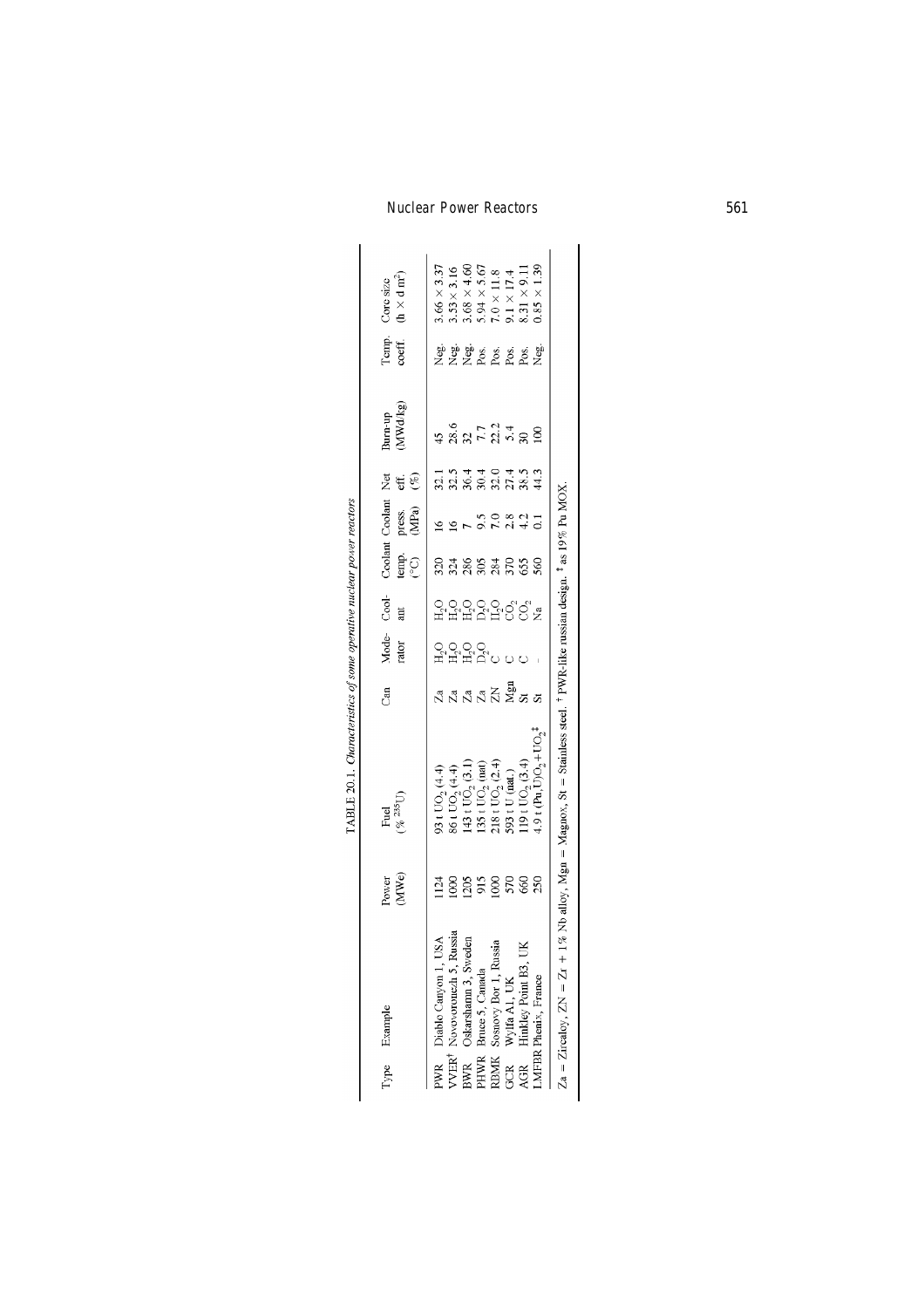## 20.1.1. *Pressurized water reactors*

 As mentioned in Chapter 19, the name implies that a pressurized water reactor is cooled by hot high pressure water, either H<sub>2</sub>O (PWR, VVER) or  $D_2O$  (PHWR). In the PWR and VVER types the coolant is also used as moderator whereas a separate  $D<sub>2</sub>O$  containing moderator tank is normally used in the PHWR type. These power reactor types have several things in common: primary ! secondary coolant circuits separated by heat exchangers (*steam generators*), a *pressurizer* to adjust primary system pressure and often *chemical shim control* for adjustment of the excess reactivity with fresh fuel.

 The pressurized water reactor is generally preferred for propulsion purposes (military surface vessels and submarines), partly because it can react faster on changes in power demand than many other types of thermal reactors.

 *(a) PWR*. The main components of a pressurized light water moderated and cooled reactor (PWR) station have been described in §19.1 and Figure 19.2.

 The important features of the PWR core are shown in Figure 19.12 and described in §19.13.1. The design with a pressure vessel without facilities for fuel handling under pressure necessitates a yearly shutdown for fuel replacement. However, this is not considered a great inconvenience as a PWR anyhow has to be shutdown on a regular basis for safety inspection of pipes, welds, etc, and for routine maintenance. The need to shut down the reactor and open the pressure vessel in order to replace fuel also makes the PWR (as well as the VVER) resistent to concealed nuclear proliferation.

 Leaking tubes in the steam generators have plagued many PWRs. The leaks are usually caused by corrosion. Such leaks are normally fixed by plugging the affected tube. However, too many plugged tubes leads to a reduction in permitted power output; finally requiring either permanent shut down or replacement of the steam generators. In the beginning of 2000 many PWRs have already had their steam generators replaced (52 reactors) and replacements for another 21 reactors are planned.

 Another generic problem has been the development of cracks in the control rod guide tubes of inconel which penetrate a PWR pressure vessel head. Such cracks are difficult to locate and repair because of the confined space between the tubes. After some time leaks usually develop when the cracks grow larger, ultimately requiring replacement of the vessel head. Crack formation can probably be prevented by a proper selection of material, its pre-treatment and meticulous adjustment of the water chemistry.

*(b) VVER*. In the former USSR and CMEA a reactor type similar to the PWR is used, referred to as the VVER, cf. Tables 19.1 and 20.1. The older VVER reactors have no containment; except two in Finland (Loovisa 1 & 2) where a Westinghouse type containment was added. The fuel elements have a hexagonal cross section and the steam generators are horizontal rather than vertical. The stainless steel control rods contain boron carbide as neutron absorber. A VVER reactor contains more water in the vessel than a typical PWR. This gives a higher heat capacity allowing a VVER to withstand interrupted coolant flow for a considerably longer time than a PWR. The pressure vessel in the VVER is exposed to rather high neutron fluxes and after many years of operation the wall has to be annealed (heated) in place to remove radiation induced brittleness. The VVER, like the PWR, has to be shutdown for refuelling.

 *(c) PHWR*. The advantage of using heavy water for neutron moderation is that its low thermal neutron capture cross section  $(\Sigma_a$  (th), Table 19.3) improves the neutron economy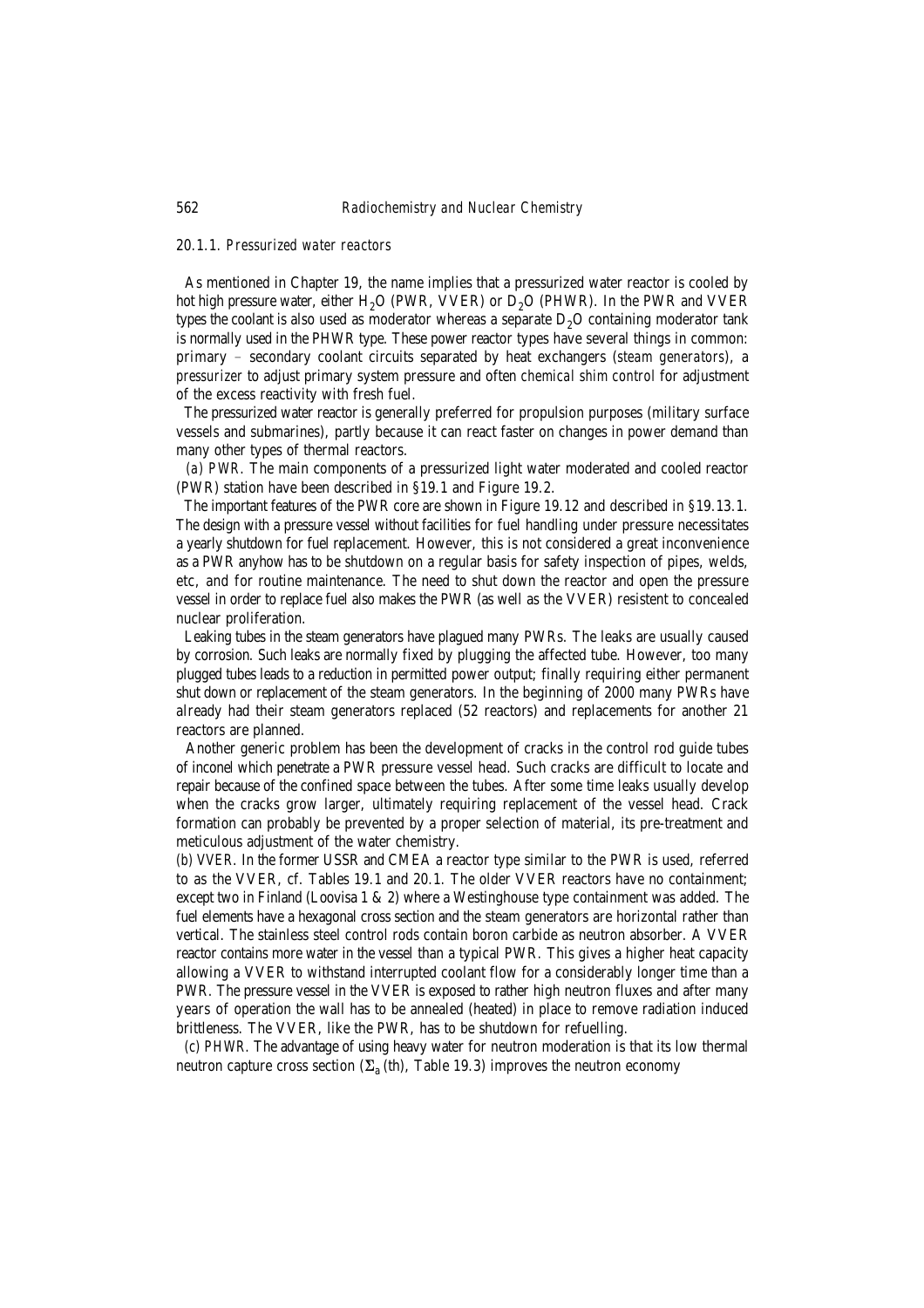(i.e.  $1 - p$  becomes much less than in LWRs) so that even natural uranium can be used as fuel. The good neutron economy and harder energy spectrum (cf. Table 19.3) leads to about twice as high plutonium yield in heavy water reactors as compared to LWRs. The first large heavy-water-moderated reactors were built in the United States around 1950 for production of materials for fission weapons. Presently the only commercial PHWR type is the CANDU (CANadian Deuterium Uranium) design. The reactor vessel is a horizontal cylindrical tank filled with  $D<sub>2</sub>O$ , through which several hundred horizontal aluminum tubes pass. Within each of these *pressure tubes* are bundles of zircaloy clad natural UO<sub>2</sub> pins. The bundles are cooled by pressurized heavy water ( $\sim 8$  MPa), which in the steam generator produces light water steam for turbines. This pressure-tube-tank design is known as a *calandria*. In some designs the heavy water in the moderator tank can be dumped down into an empty tank below the reactor to allow an immediate shutdown, at the sacrifice of shielding in such an event. In other designs (Bruce, Table 19.7) the calandria is surrounded by a vessel full of ordinary water, which provides shutdown shielding; shutdown is then achieved by absorber rods and injection of gadolinium nitrate into the moderator. The calandria design permits on-line refueling.

Early CANDU-PHWR were built in the  $200 \text{ MW}$ <sub>a</sub> size, but the design can be upgraded to  $750$ MW<sub>a</sub> (Table 20.1). Using natural uranium the burnup is comparatively low, about 9000 MW<sub>th</sub>d  $t^{-1}.$ 

 The neutron economy makes it feasible to run PHWRs on the thorium cycle with a conversion ratio of  $\sim 0.9$ . Such a cycle has to be started and operated either with a mixture of <sup>233</sup>UO<sub>2</sub>, enriched <sup>235</sup>UO<sub>2</sub> and ThO<sub>2</sub>, or - if isotope enrichment is not used - through the following three step fuel schedule: (i) running on natural uranium and extracting Pu; (ii) running on Th + Pu and extracting <sup>233</sup>U; (iii) running on Th + <sup>233</sup>U.

 The investment cost for CANDU reactors is higher than for LWRs because of a more complicated design and the large amount of  $D<sub>2</sub>O$  required. The running costs are claimed to be lower; the standard loss of  $D_2O$  is  $\sim 1$  kg d<sup>-1</sup>. The neutron capture by D forms tritium in considerable amounts, so the  $D_2O$  becomes contaminated by TDO. Also TD and TDO can leak into the surroundings, which may cause difficulties in biological safety. Two methods have been used to limit the amount of T present: i) In an expanding PHWR system part of the D<sub>2</sub>O (contaminated by T) in older reactors can be transferred to new reactors and replaced by fresh heavy water thereby providing a temporary relief, ii) when a troublesome inventory of T has been built-up, the  $D_2O$  is transferred to a special isotope separation plant where tritium is removed.

#### 20.1.2. *Boiling water reactors*

 In boiling water reactors (BWR, ATR and RBMK types) the coolant is brought to boiling while passing along the fuel pins. As mentioned in §19.13.2, no separate steam generator and secondary loop exist and the design has less complexity. In addition to negative temperature coefficients both for fuel and moderator, boiling water reactors have a negative *void coefficient*. This means that bubble formation (*void*) along the fuel pins reduces the reactivity. It is therefore common practice to control the reactor power by the main circulation pumps; increased circulation initially reduces the voids (and fuel temperature) thereby increasing power production until the previous void fraction has been almost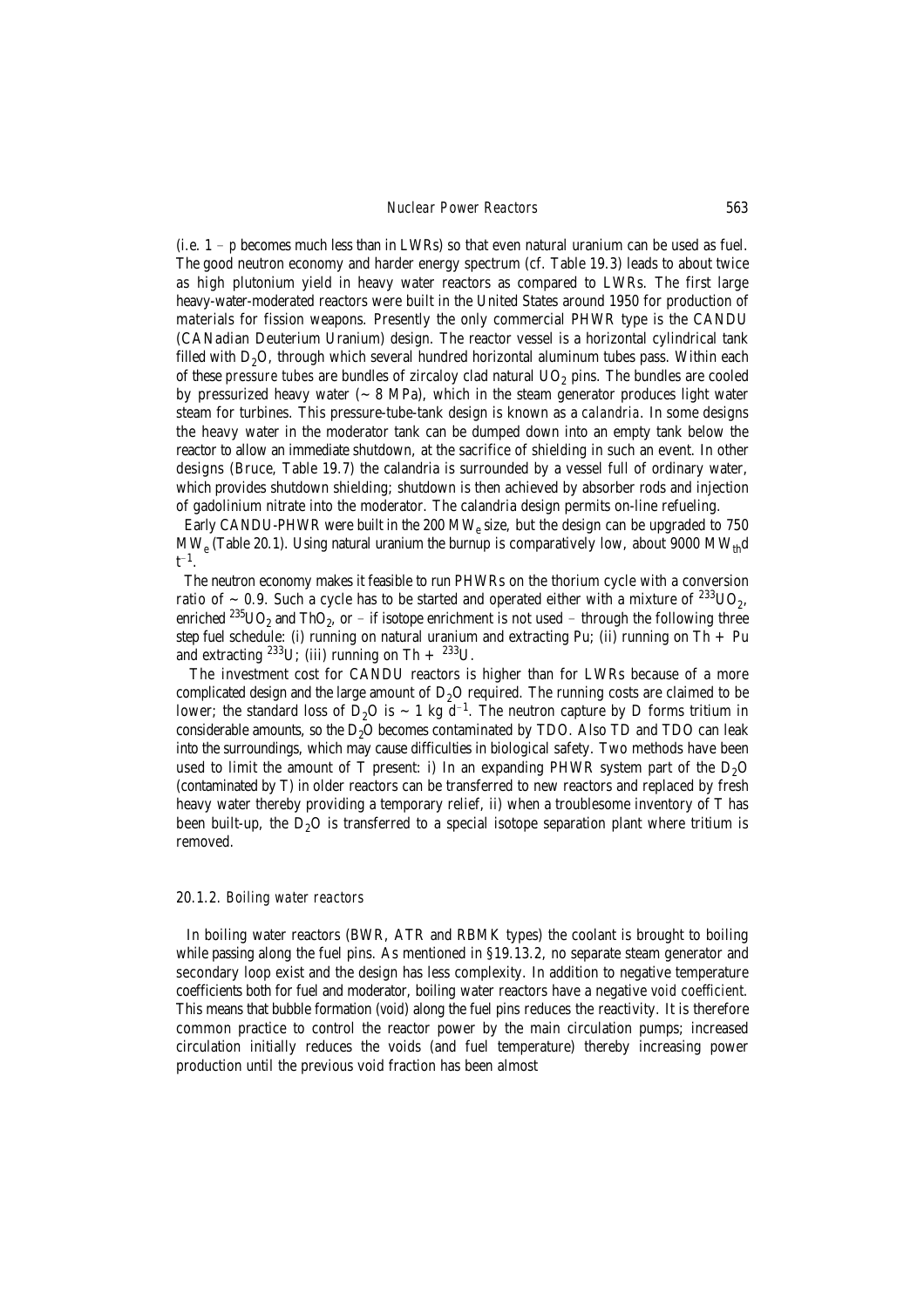

FIG. 20.1. Schematic drawing of the Japanese Advanced Thermal Reactor (ATR).

restored at a slightly higher average fuel temperature. However, a very large negative void coefficient should also be avoided as it can cause an undesirable amplification of pressure fluctuations in the reactor vessel, generating rapidly increasing power oscillations.

 In reactors with *pressure suppression* (*PS*) *containments* the steam outlet from the reactor vessel is located in the so-called *upper dry well* (Fig. 19.16). In the case of excess pressure in the tank, safety valves at the steam outlet open, releasing steam into the water in the *wet well* through *blow-down pipes* (the wet well condensation pool typically contains  $\sim 2000 \text{ m}^3$  water) thereby condensing the steam. Steam from an inadvertent pipe break inside the containment will also be forced down into the condensation pool. Figure 19.16 shows some emergency systems for the ABB-Atom (Sweden) BWR reactor. In case of multiple failures leading to a too high pressure in the containment, the rupture disk will break and release steam and gas from the wet well through a special filter, thus preventing a failure of the containment.

 *(a) BWR.* Most of the typical features of the BWR type is described in §19.13.2. Like the PWR and VVER types, a BWR has to be shut down yearly in order to replace spent fuel. Published data suggests that many BWR:s have a marginally higher net efficiency than the typical PWR. The response of a BWR to an increase in power demand is rather slow because of the void effect and it is therefore not used as power plant for propulsion purposes.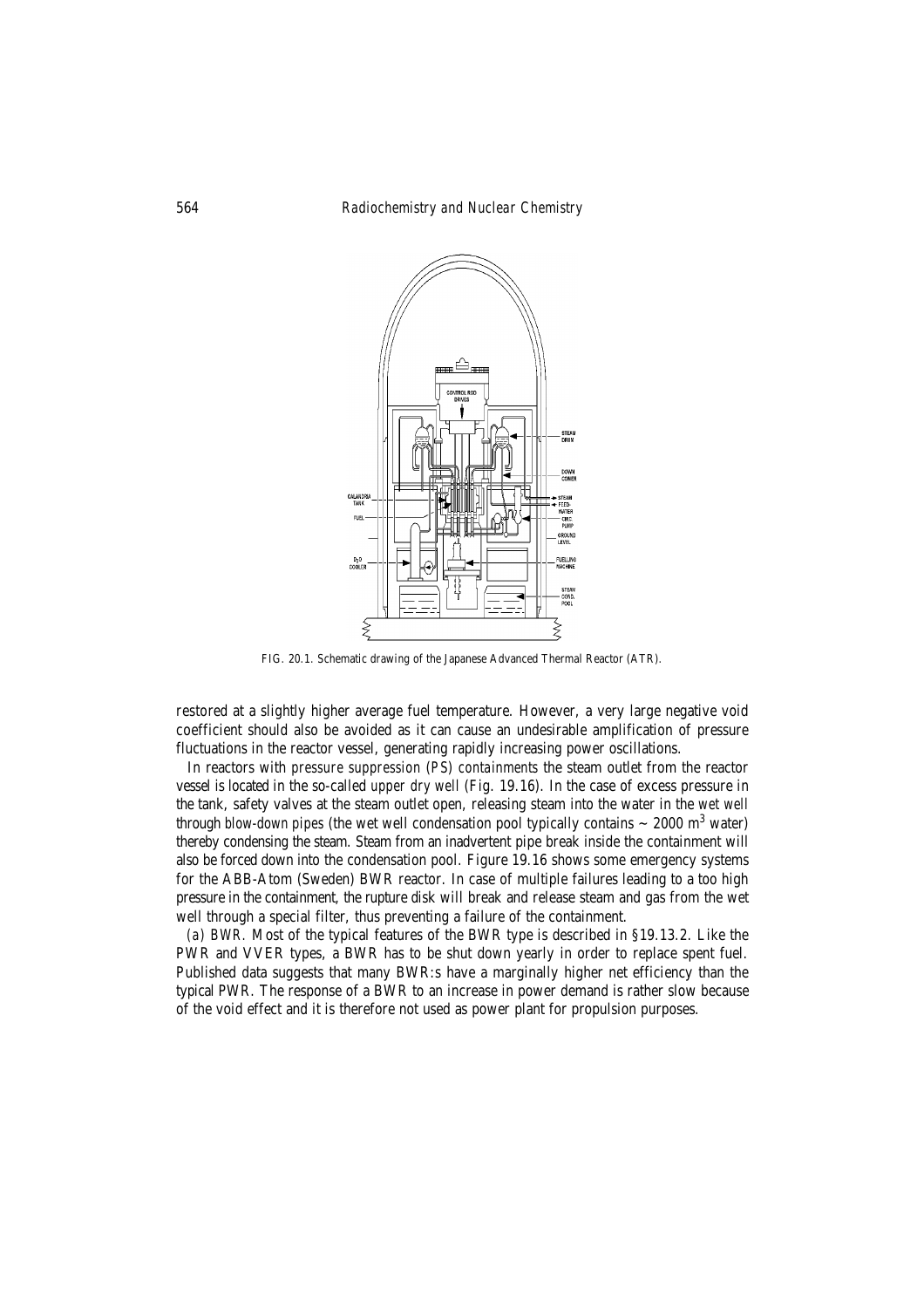

FIG. 20.2. Russian graphite-moderated boiling light water cooled power reactor, RBMK.

*(b) ATR.* The Advanced Thermal Reactor (ATR) is a Japanese  $D_2O$ -moderated boiling  $H_2O$ cooled MOX-fuelled Pu-burner existing as a prototype reactor, see Fig. 20.1. The design has a calandria with vertical pressure tubes, cooled with light water which is allowed to boil in the tubes. This design permits on-line refuelling. ATR reactors are seen as a complement to breeder reactors. A large 600 MW<sub>e</sub> ATR reactor will require a fuel supply of  $\sim$  460 kg Pu per year.

*(c) RBMK*. The RBMK is a graphite moderated, boiling  $H<sub>2</sub>O$  cooled, pressure tube reactor of Russian design, see Figure 20.2. The use of many pressure tubes (Zr-Nb alloy), each normally containing two fuel bundles, in a large graphite moderator makes it possible to design a boiling water reactor of much larger size and power than possible with a single pressure vessel; up to > 2000 MW<sub>e</sub>. The typical RBMK has 1000 MW<sub>e</sub> output, but two units with 1500 MW<sub>e</sub> were built in Lithuania. Furthermore, like in the CANDU design, the use of pressure tubes makes on-line refuelling possible; removing one of the reasons for a yearly shut-down period. Monitoring of individual pressure tubes makes it possible to detect and locate failure rather easily leading to a high plant reliability and availability. Subdivision into several coolant loops also increases the safety of the reactor system. The effective moderator makes it possible to operate the RBMK reactors with fuel only slightly enriched in  $^{235}U$ . Boron carbide containing control rods in special channels through the moderator are used to control neutron flux and power distribution.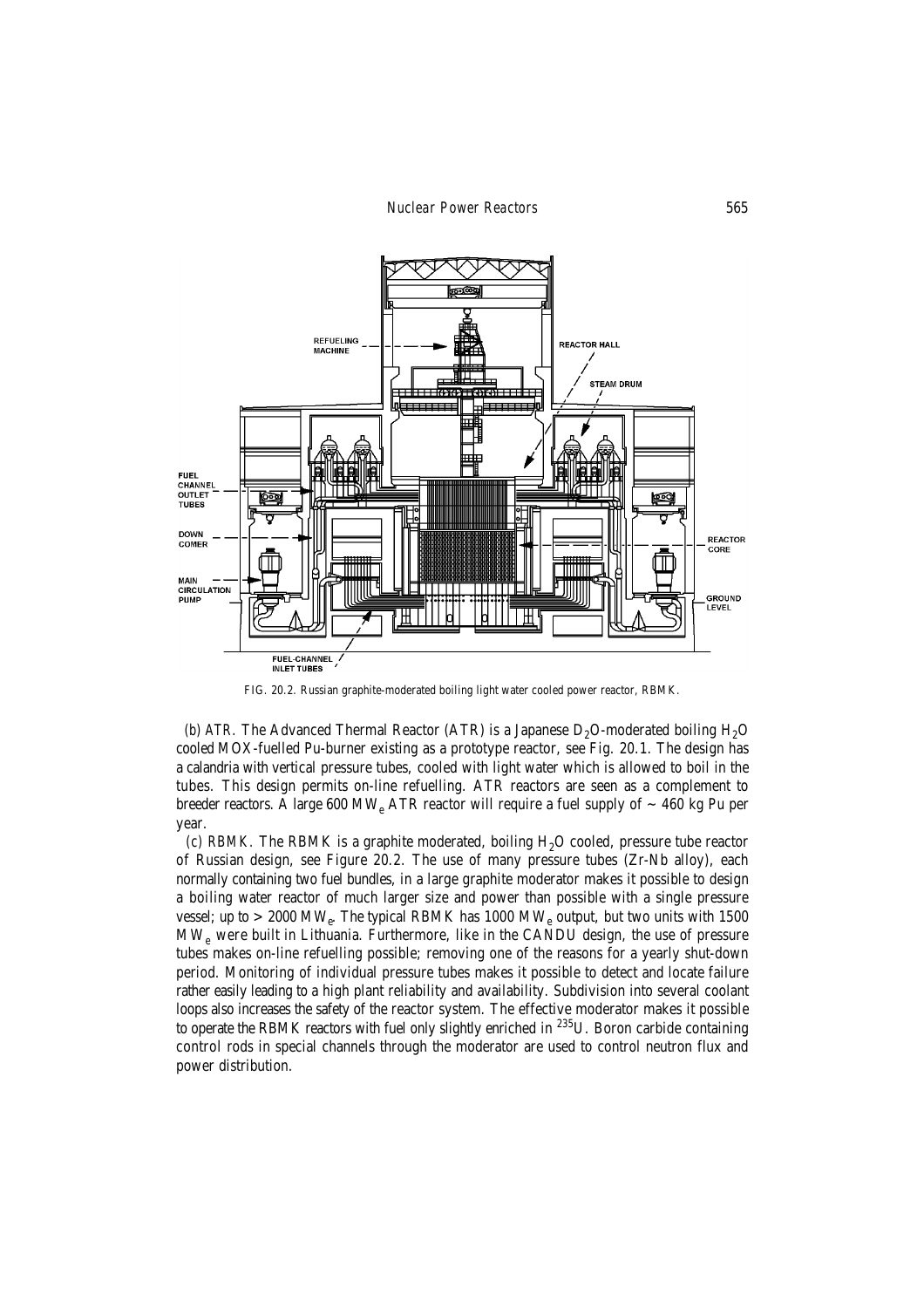The many (1452 in a standard RBMK-1000) pressure tubes used makes a pressure tube failure less disastrous than a large pipe break or vessel failure in many other water cooled reactor types. This led to an initial design without any effective containment (6 RBMK-1000 units). However, the 2nd generation RBMK-1000 (8 units) and the RBMK-1500 (2 units) have a pressure suppression pool for steam condensation in case of pressure tube rupture. Operating statistics shows that the design has been very good with regard to availability and annual load factor.

 The disastrous Chernobyl reactor accident highlighted some of the undesirable properties of this reactor type in a dramatic way. The use of a large, very effective, graphite moderator in combination with a light water coolant gives the reactor a large positive void coefficient when operated below  $\sim$  20% of full power with natural uranium or low enriched fuel; the reactor has a better neutron economy with empty or steam-filled pressure tubes than with water-filled pressure tubes. This feature allowed one of the Chernobyl reactors to increase its power from below 20% to 100 times full power in about 4 seconds, causing a catastrophe. Furthermore, the large core makes the neutron fluxes in different parts of the core only weakly coupled, e.g. one or more regions of the large core may still be critical when one section is made subcritical by control rods. After the Chernobyl disaster, safety margins in the RBMK reactors have been increased by using higher enrichment in the fuel, special absorbers, an improved control system and better operating procedures. The consequences of this accident are discussed in §§5.10.2 and Chapter 22.

 It may be noted that the RBMK reactor design was chosen by the USSR (despite warnings from the Soviet Academy of Sciences) because it was better suited to available production facilities than the VVER types (which required the manufacture of large pressure vessels). The rapid introduction of RBMK reactors in the USSR made previously used energy resources (oil and gas) available for export to the West, giving a very needed hard currency income.

#### 20.1.3. *Special reactor systems*

 So far we have described some reactors designed for conventional power production. In §19.12, reactors for research or isotope production were discussed. We have purposely not included reactor designs which presently are considered obsolete (e.g. the sodium cooled graphite moderated reactor such as Hallam USA, 75 MW<sub>a</sub>), designs which presently seems to have little promise for the future (e.g. gas cooled graphite moderated reactors, GCR), or are unsuited for large scale power production (e.g. the organic moderated and cooled thermal heterogeneous reactor, Piqua, USA,  $11 \text{ MW}_o$ ). Most reactors of these old types have been, or are planned to be, shut down.

 Nuclear power reactors may be used for other purposes than large scale production of electricity (or heat) for community consumption. A new type of helium cooled and graphite moderated prototype reactor, using a special thorium based high-temperature fuel, has been built at Orai (Japan). The design goal was to heat helium to  $\geq 1000^{\circ}C$  by the 30 MW<sub>th</sub> reactor. Presently operation is permitted with a gas outlet temperature of about  $900^{\circ}$ C. The hot helium produced is intended to drive a new, continuous, chemical two-cycle process for production of hydrogen from water, thus converting nuclear energy and water directly into a possible fuel for combustion engines. For safety reasons the reactor is located under ground.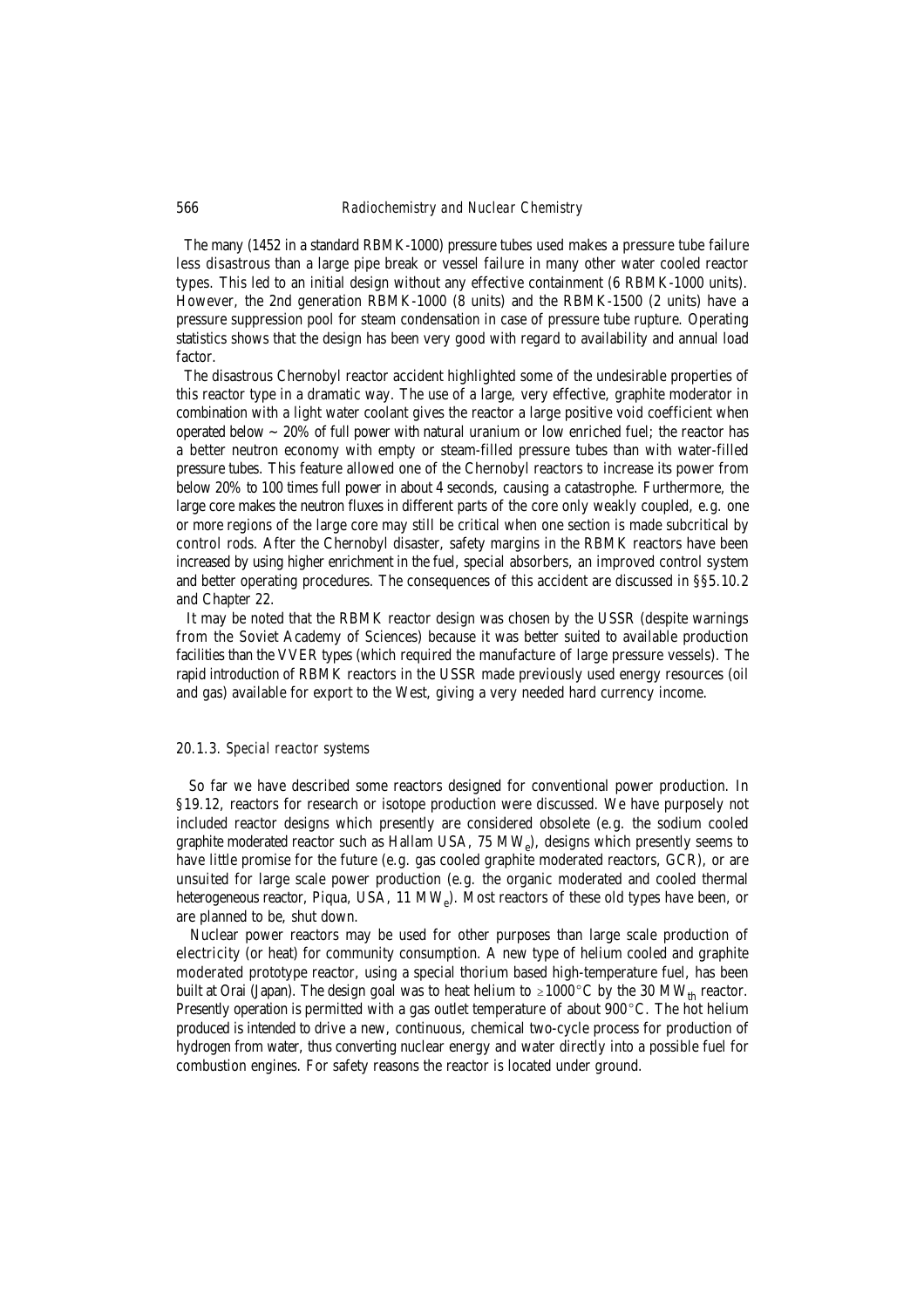*Nuclear Power Reactors* 567



FIG. 20.3. Schematic drawing of the German pebble bed reactor (THTR).

 A rather unique design is the pebble bed reactor, see Figure 20.3. It is a helium cooled graphite moderated reactor with a core consisting of a bed of spheres; each about 6 cm in diameter. The fuel is initially based on a mixture of  $^{235}U/^{232}$ Th carbides as microspheres in a graphite matrix, see §21.7. The fuel spheres are covered with a layer of silica or silicon carbide. This type of reactor can operate as a thermal breeder or converter with its own  $^{233}U$ replacing the <sup>235</sup>U in the initial fuel. However, in order to recover new <sup>233</sup>U, the spent fuel has to be reprocessed. Spent fuel is withdrawn at the bottom and new fuel added at the top of the core. The possibility to use slightly different sizes of fuel spheres would permit a mechanical sorting of the spent fuel according to initial type before reprocessing. Also this reactor can produce helium at a rather high temperature. A 15 MW<sub>o</sub> prototype was operated at Jülich (Germany) from 1967 to 1988 and a larger 300  $MW_e$  reactor was built and operated for about one year (THTR 300). Discussions are under way in South Africa to build a version of the pebble bed reactor that is claimed to be inherently safe.

 Both the Japanese and German designs described above have a fuel that can withstand extreme temperatures without melting. Hence a core melt accident in such reactors is practically impossible. Even at high temperatures the fuel integrity is likely to be uncompromized, thus strongly reducing the possibility of radioactive releases to the environment in case of a severe accident. However, after air ingress into an overheated core, burning graphite might cause a release of radioactive material.

 The large amount of energy stored in the small volume of fuel makes nuclear reactors suitable as energy sources when repeated refueling is a disadvantage. For example, a nuclear reactor was used for a long time as a power source in the Arctic. Several nuclear powered merchant ships have been built in order to determine their feasibility, but none is presently in use. The now scrapped USSR icebreaker *Lenin* (44 000 shaft horse power, launched in 1959) had three reactors of the pressurized water type, of which one was a spare. Nuclear power is used in many naval vessels in the USA, Russia, UK, China and France. The first nuclear powered vessel was the US submarine *Nautilus*, launched in 1955; in 1958 it made a famous northern voyage from the Pacific to the Atlantic, passing under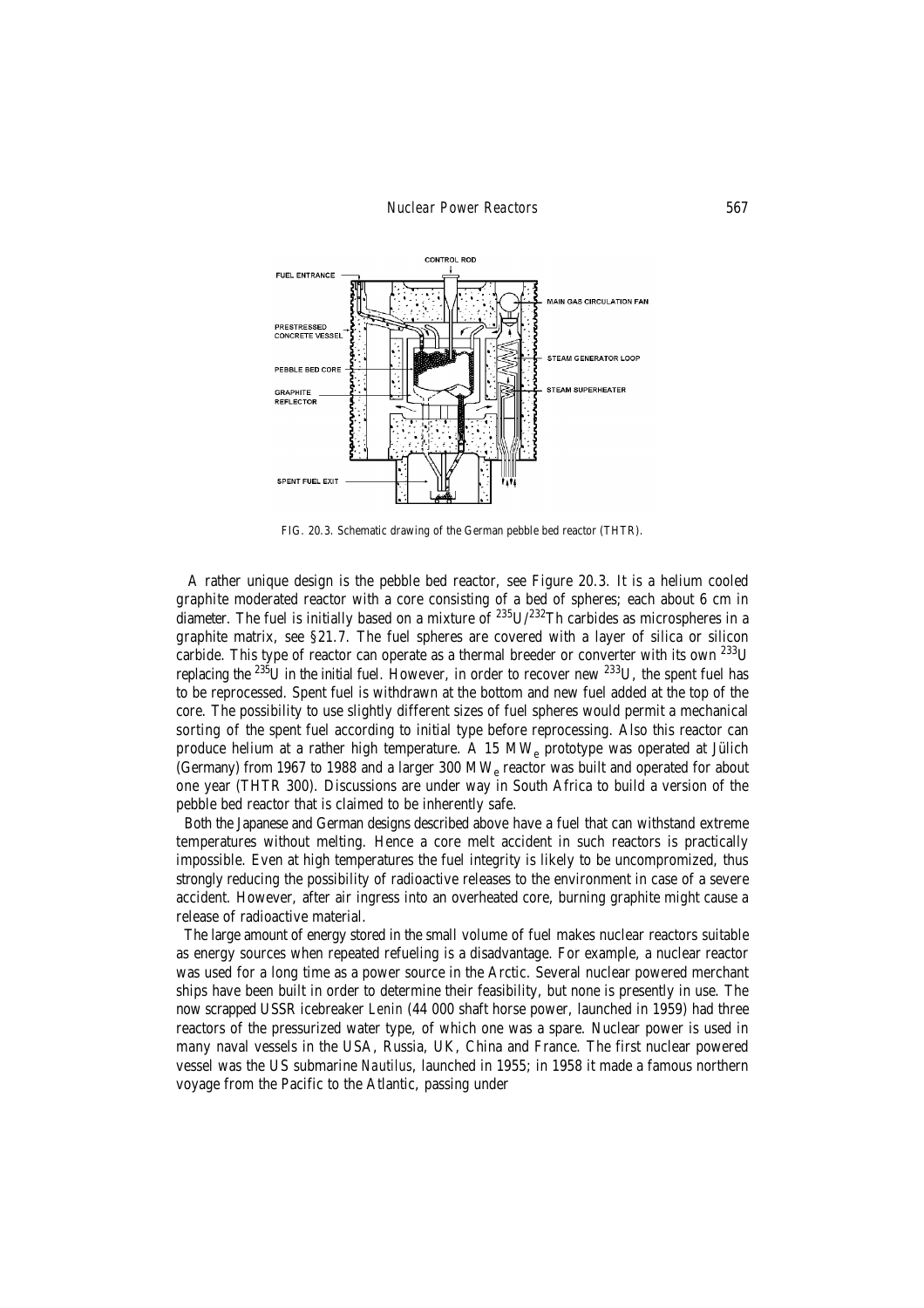the ice at the North Pole. It could travel 250 000 km  $(-6)$  times around the earth) without refueling. At the end of the year 2000, about 250 nuclear powered vessels (8 icebreakers and the rest naval vessels - mostly submarines) were in operation. These vessels correspond to a total of about 400 reactors.

 The present nuclear fleets are dominated by advanced submarines which now number several hundred. Their reactors (small PWR:s) are fuelled by enriched uranium metal (20-50%  $^{235}$ U) alloyed with zirconium. The high initial enrichment in combination with burnable poisons and the use of extra neutron shielding to protect the pressure vessel gives a long service life of both the fuel and the reactor; from  $\sim$  4 years between refuellings for the Russian icebreakers to  $\sim$  30 years for the 48 MW reactors used in the French Rubis-class submarines. Hence, many submarines today have reactors that can operate without fuel replacement or pressure vessel annealing during the expected life of the submarine itself. Because of their long endurance submerged, high underwater speed, and the difficulty of detecting and destroying these submarines they are considered to act as deterrents against a nuclear war.

 The world's first large nuclear powered naval vessel was the US aircraft carrier *Enterprise*, which has 8 PWR reactors, producing 300 000 shp. With a displacement of  $\sim 80$  000 t (and  $\sim$  100 airplanes) it can cruise at 35 knots for 60 days without refueling.

 Finally, 35 small nuclear reactors have been employed by the former USSR and 1 by USA as high power energy sources in satellites. Two naval-type reactors on barges are also being built in Russia to be used for heat and electricity supply in remote locations in the arctic. Reactors have also been developed in the US for use as aircraft and rocket engines.

#### **20.2. Chemistry of water cooled reactors**

The conditions in water cooled reactors are approximately: temperatures  $\leq 350^{\circ}$ C, pressures  $\leq$  16 MPa, and intense  $\gamma$ - and n-irradiation. This causes potentially severe corrosive conditions. The radiation decomposition in water cooled and/or moderated reactors is considerable. About 2% of the total energy of the  $\gamma$ - and n-radiation is deposited in the water. We have seen in §7.6 that this produces  $H_2$ ,  $O_2$ , and reactive radicals. In a 1 GW<sub>th</sub> BWR the oxygen production is about 1  $\overline{1}$  min<sup>-1</sup>, but it is considerably less in a PWR. Because of the explosion risk from  $\overline{H}_2$ +  $O_2$ , the two are recombined catalytically to  $H_2O$  in all water reactors.

Both the radicals and the  $O<sub>2</sub>$  formed increase the corrosion rate of reactor materials. In a BWR the corrosion rate of stainless steel (18% Cr, 8% Ni) is about  $10^{-4}$  mm y<sup>-1</sup>, leading to the release or small amounts of Fe, Cr, Co, and Ni into the cooling circuit. Many of the activation products of these are highly radioactive, e.g.  $^{58}Co$  and  $^{60}Co$ . The corrosion products form insoluble voluminous colloid-like products referred to as *crud* (said to be the acronym for Chalk River Unidentified Deposits). In addition to polymeric metal hydroxides, the crud contains small amounts of other materials in contact with the wet circuit: zirconium from the canning material, copper from the condenser system, silicon and organic material from the water purification systems, boron from the boric acid control system, together with fuel and fission products from leaking fuel, etc. Deposition of crud on the fuel element surfaces may block cooling channels, and, because of its poor thermal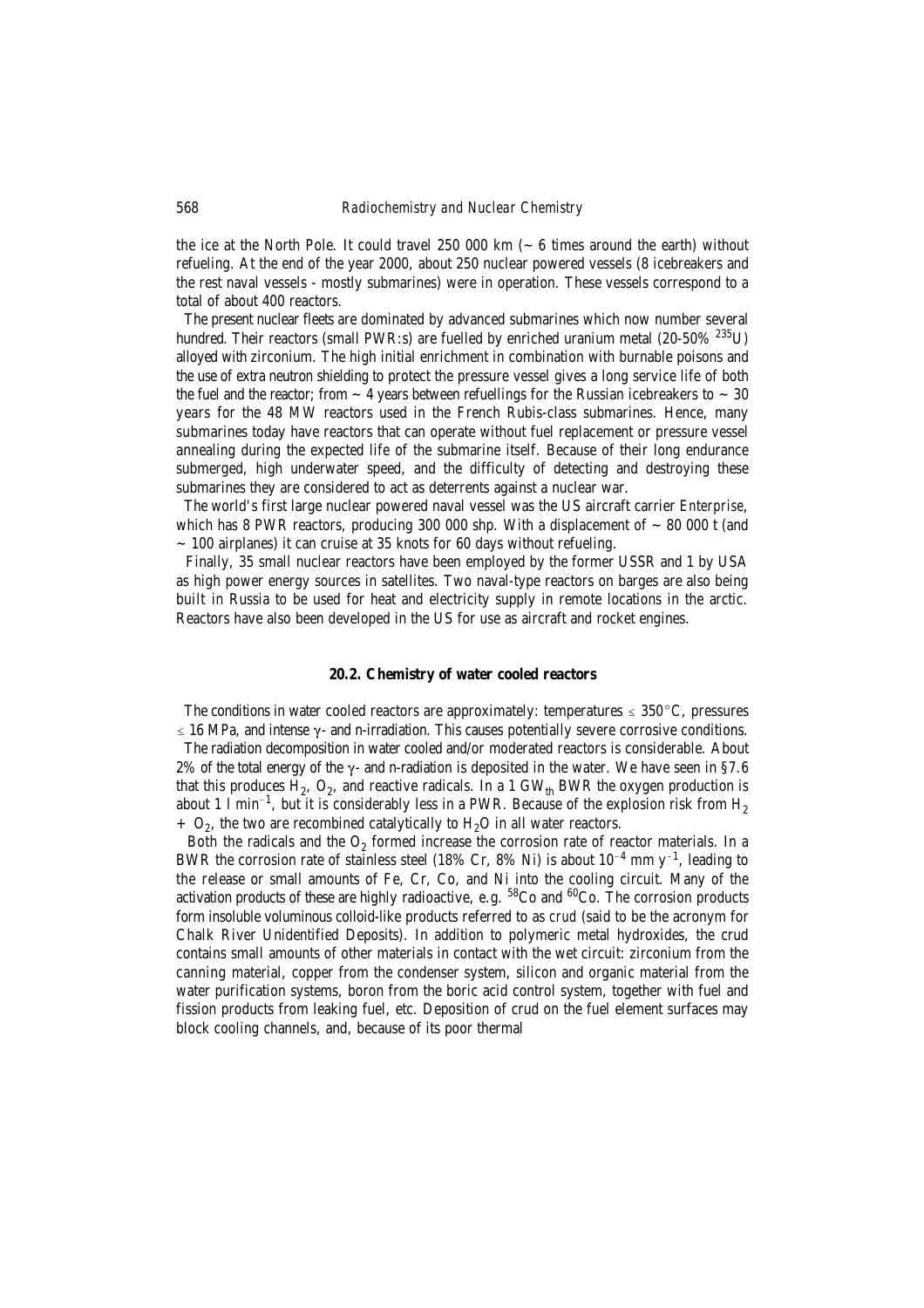conductivity, may also cause a local overheating leading to a penetration of the can and a subsequent release of fuel and fission products into the reactor water. The radioactive corrosion products carried through the cooling loop create a serious radiation problem for the reactor personnel. Considerable effort is put into the development and selection of corrosion-resistant materials. Equally important in this respect is the selection of water conditions which minimize corrosion and the deposition of such products within the reactor core, and effective water cleaning systems. In a PWR the crud is transported through the whole primary cooling circuit, but removed in the purification circuit. In a BWR the crud accumulates in the reactor vessel; therefore water boiling reactors have a special cleaning circuit attached to the reactor vessel. The cleaning circuits are discussed in §§19.13.2 and 20.4.

 The amount of crud deposited in the reactor core can be partly removed during shutdown by mechanical cleaning or by washing with chemical decontamination solutions. These solutions contain mildly oxidizing agents such as alkaline permanganate and/or organic complexing agents like ammonium citrate (APAC treatment), oxalic acid or EDTA.

There are a number of ways to reduce corrosion. One is to increase the pH of the water to  $\sim 8$ by adding alkali, e.g. LiOH or NH<sub>3</sub> ( $\leq$  10 ppm). While reactors of US type use <sup>7</sup>LiOH in order to reduce the formation of tritium from n,  $\gamma$ -capture in <sup>6</sup>Li, the VVER reactors normally use KOH. When ammonia is used, the radiolysis yields  $HNO<sub>2</sub>$  and  $HNO<sub>3</sub>$ ; it is necessary to add  $H_2$  gas to shift the equilibrium from the acidic products. At an  $H_2$  concentration of  $\sim$  2 ppm, the concentration of dissolved  $O_2$  is greatly reduced. Instead of NH<sub>3</sub>, hydrazine or N<sub>2</sub> may be added to the water to increase the pH via the reactions

$$
1\!\!{\not\!2} N_2 + 3H \rightarrow NH_3; \ NH_3 + \ H_2O \rightarrow NH_4{}^+ + \ OH^-
$$

 The hydrogen content of the water must be kept fairly low to avoid brittleness of zircaloy by hydride formation. Hydride formation may also lead to mechanical deformation of zircaloy parts. Surface pre-treatment is important in order to reduce these effects.

 The purity of the reactor water is checked by measurement of pH, conductivity, turbidity, oxygen concentration, radioactivity, etc., either by sampling or  $-$  more usual  $-$  by on-line analyses.

## **20.3. Breeder reactors**

The possibility to breed excess fissile nuclei by consumption of fissile  $+$  fertile nuclei increases with increasing fission factor  $\eta$  according to §19.9. Since  $\eta$  depends on the fission cross section, which is highly energy dependent (Fig. 19.3), the neutron spectra in reactors must be considered. In a reactor with large amounts of highly moderating atoms, the original unmoderated spectrum is strongly shifted towards lower energies. However, even under optimal moderating conditions, a thermal Maxwell neutron distribution is never achieved in a reactor, but can be closely approached in thermal columns of research reactors. Because breeding occurs through neutron capture in fertile <sup>232</sup>Th and <sup>238</sup>U (the *only* fertile atoms in nature), with maximum probability between 600 and 700 eV, it is desirable for breeding that the neutron flux not be too low in this region. Just as breeding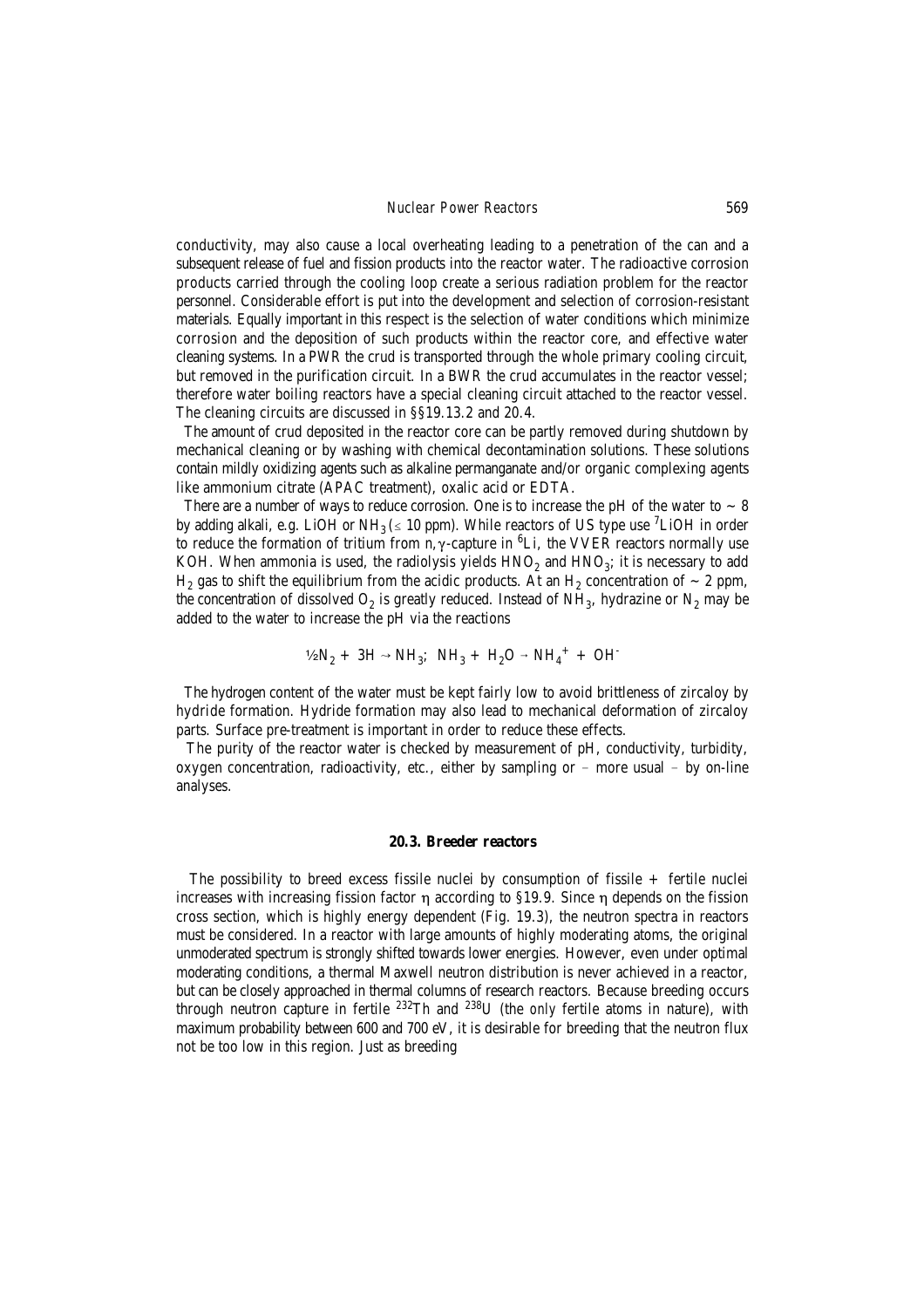cannot be achieved with a thermal Maxwell neutron distribution it cannot be achieved with a fission neutron energy spectrum. Even if attempts are made to produce very "hard" neutron spectra (i.e. high energy), some moderation always occurs. Thus in a fast reactor, in which as few as possible light atoms are used, the neutron spectrum is still shifted strongly towards a lower energy region (Fig. 19.4) so that typically the neutron flux at 0.25 MeV is higher than that at 1 MeV. The curves shown for thermal and fast reactors in Figure 19.4 are only indicative, depend strongly on the particular reactor and fuel design, change with time, and vary over the core.

Because breeding is only possible for  $\eta > 2$ , <sup>233</sup>U is the favored fissile material for breeding in thermal reactors, and <sup>239</sup>Pu for breeding in fast reactors. Considering the shift towards lower neutron energies in fast reactors it is seen that  $\eta$  for <sup>239</sup>Pu is always greater than for <sup>233</sup>U. Thus  $^{239}$ Pu can be more rapidly obtained by breeding than  $^{233}$ U. Consequently much more effort has been put into the development of fast plutonium breeders than into thermal  $^{233}$ U breeders.

## 20.3.1. *The thermal breeder*

In the thermal breeder reactor,  $^{233}U$  is produced from  $^{232}Th$ . The reactor may be designed either with a core containing a mixture of <sup>232</sup>Th and <sup>233</sup>U, or with a central zone (*core*) of <sup>233</sup>U surrounded by an outer layer (*blanket*) of <sup>232</sup>Th. However, it is necessary to minimize parasitic neutron capture in structural materials including monitoring systems, control rods, etc. Calculations have shown that a conversion ratio of 1.06 should be possible.

 As an alternative to using a solid fuel matrix, both core and blanket can be liquid. In the HRE-2 (homogeneous reactor experiment), USA, the core consisted of a  $^{233}$ U sulfate solution in  $D_2O$ , while the blanket was a suspension of Th $O_2$  in  $D_2O$ . The project was terminated because of various technical difficulties.

 The molten salt reactor (MSR) was a somewhat similar design tested at Oak Ridge, USA, for some years. Here UF<sub>4</sub> and ThF<sub>4</sub> were dissolved in an eutectic melt of BeF<sub>2</sub>, ZrF<sub>4</sub> and LiF (or NaF). The reactor may be homogeneous with respect to  $^{233}U$  and Th, or of the core and blanket type in which case graphite may be used as moderator. The molten salt system has several advantages: (i) radiation effects are less in molten salts than in solid fuels, (ii) the expense of fabricating complicated fuel elements is avoided, (iii) the fission products can be removed continuously, (iv) fuel recharging can be made continuous, (v) the core contains little absorbing structural materials, and (vi) the system has a high negative temperature coefficient and is therefore easy to control. Points (iii) and (v) makes it possible to obtain a conversion ratio of 1.07, i.e. a 7% breeding gain; the fissile doubling time has been estimated to be 20 y. In the MSR high salt temperatures ( $\leq 700^{\circ}$ C) were used. Nevertheless, the system could be operated near atmospheric pressure because of the low vapor pressure of the melt. The salt is also inert to air and water. By using a dump tank for the core, the risk of criticality accidents was minimized. The on-line fission product removal required novel chemistry, and these problems were never fully solved.

Figure 20.4 shows the production of heavy atoms in the  $232$ Th system. Because  $233$ Th is produced until the fuel is removed from the core (or blanket), the long half-life of  $^{233}$ Pa (27 d) requires long cooling times before reprocessing, if a maximum yield of  $^{233}U$  is to be obtained. Furthermore, when continuous on-line reprocessing with removal of  $^{233}$ Pa is not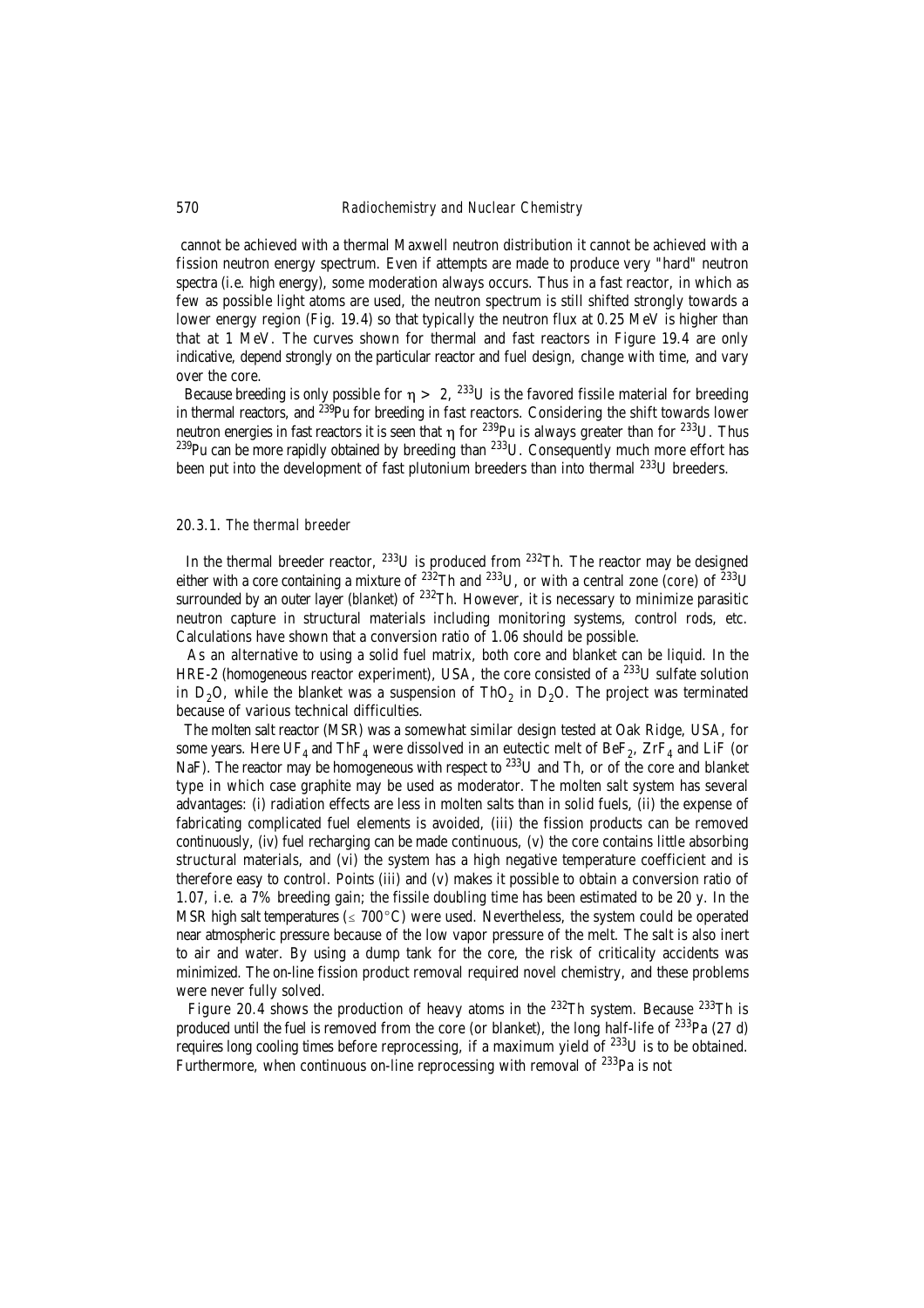

FIG. 20.4. Nuclear reactions in irradiated thorium. Numbers are half-lives or effective reaction cross-sections for a power LWR; 0.025 eV data are given within parentheses.

used, the decay of <sup>233</sup>Pa will lead to a slow increase in reactivity with time after shutdown due to a slightly increasing amount of  $^{233}U$  from decay of  $^{233}Pa$ . The thorium would become contaminated by the isotope  $^{234}$ Th and 240 d would be required to reduce this activity to 0.1%. The <sup>233</sup>U would be contaminated by <sup>234</sup>U and <sup>232</sup>U; the latter constitutes a problem because of its relatively rapid decay into the <sup>228</sup>Th  $\rightarrow$  <sup>224</sup>Ra  $\rightarrow$  chain. These isotopic contaminations of the fertile and fissile products in the  $^{232}$ Th $^{233}$ U fuel cycle would cause handling difficulties, which are more severe than for the  $^{238}U^{-239}Pu$  fuel cycle. At present no  $^{233}U$  breeder exists.

 Several research groups have argued that a subcritical thorium breeder, driven by an accelerator based high intensity neutron source, might be a good and safe future energy producer. Using a molten salt/thorium fuel and coolant combination in continuous loops through a D<sub>2</sub>O moderator tank or a graphite moderator it could generate a relatively high power from a small inventory of fissile material. It is also possible to design a fast, lead/bismuth cooled, Th-based subcritical breeder by using an intense external n-source. However, no such devices have yet been built and tested.

## 20.3.2. *The fast breeder*

 The principal design of a fast breeder reactor consists of a central core of plutonium in which fission occurs, surrounded by an outer blanket of  $^{238}U$  in which neutrons are captured to form new <sup>239</sup>Pu. This blanket is surrounded by a reflector, usually of iron. The fission yield curve of <sup>239</sup>Pu is similar to that of <sup>235</sup>U (see Fig. 14.9) but its heavy mass peak is shifted up by a few atomic mass units. Some neutron capture occurs in  $^{239}$ Pu yielding fertile  $^{240}$ Pu, which through another neutron capture produces fissile  $^{241}$ Pu; similarly, successively higher elements are formed in time. In a strong neutron flux their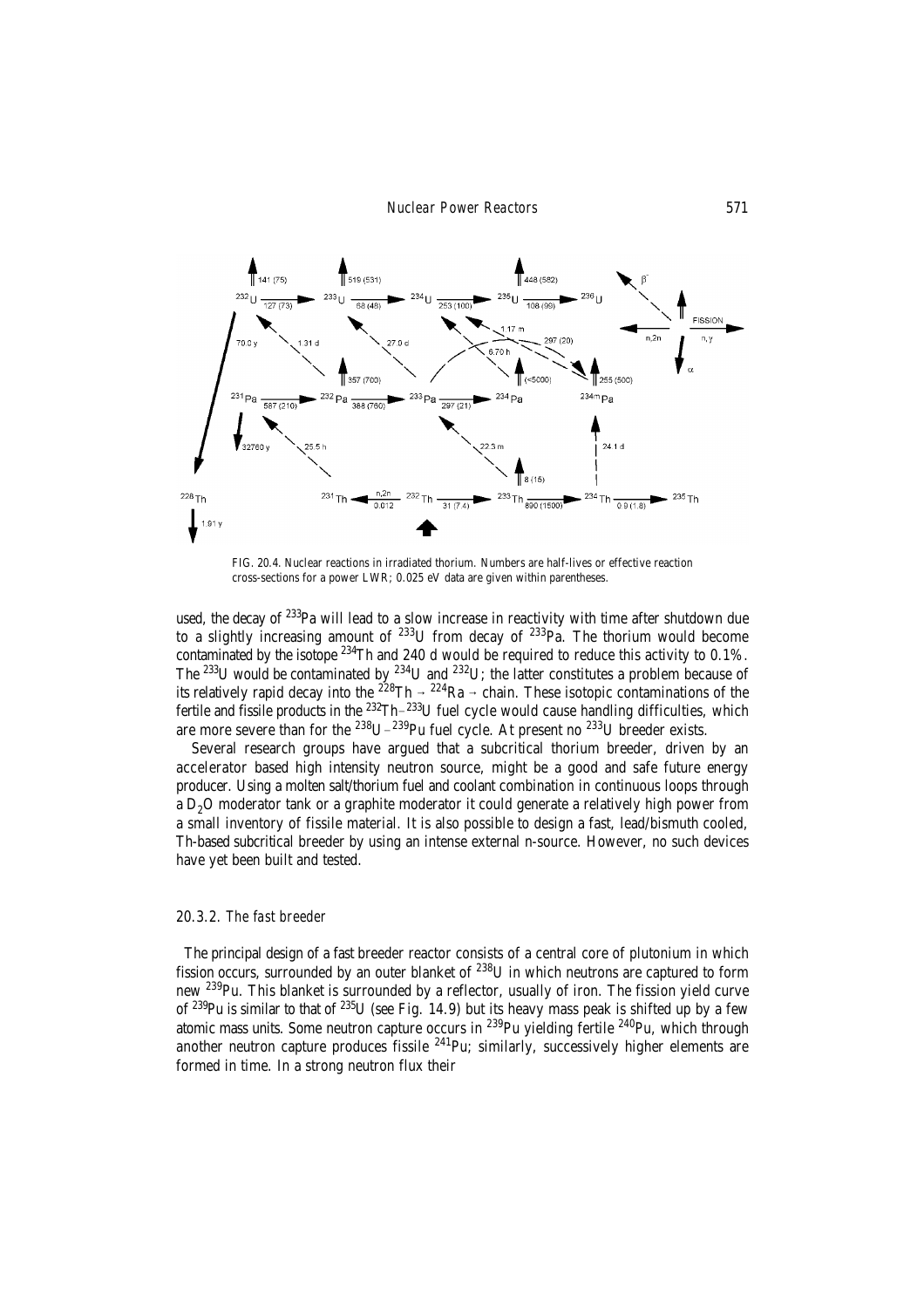

FIG. 20.5. Vertical section of European prototype fast power reactor Creys-Malville. The vessel was filled with 3 300 t of liquid sodium.

fate is destruction by fission. Thus, in the long run, by conversion of  $^{238}$ U into  $^{239}$ Pu, etc., fission energy is always released and, in principle, all the  $^{238}$ U can be used for producing fission energy. In practice a value of  $\sim 70\%$  is considered more realistic. Still this would mean  $\sim$  100 times more energy than is available from fission of <sup>235</sup>U only. Since the fast breeder reactor concept extends the fission energy resources by about a factor of 100, using a proven technology, it makes uranium the largest fossile energy resource presently available on earth.

The conversion efficiency of a reactor of this design can be estimated from

$$
C = \eta + \epsilon' - p' - \Lambda' - 1 \qquad (20.1)
$$

where  $\epsilon'$  is the contribution to the neutron production from fertile nuclides,  $p'$  is the neutron loss due to parasitic absorption, and  $\Lambda$ ' due to leakage. Some representative values are

| $\eta$  | $\epsilon'$ | $p'$ | $\Lambda'$ | $C$   |      |
|---------|-------------|------|------------|-------|------|
| Core    | 2.56        | 0.27 | 0.049      | 1.15  | 0.63 |
| Blanket | -           | 0.10 | 0.020      | 0.032 | -    |
| Total   | 2.56        | 0.37 | 0.069      | 0.032 | 1.83 |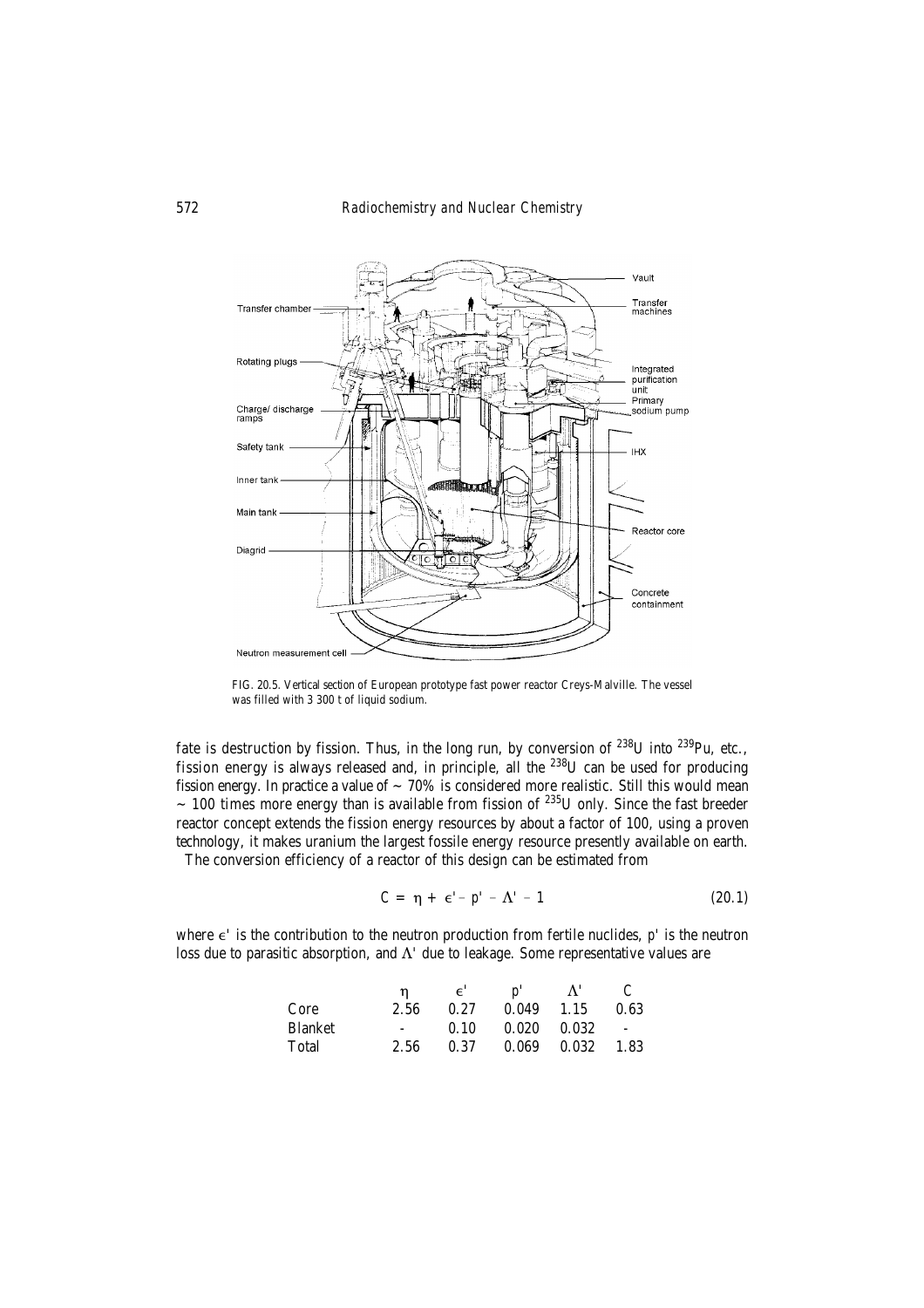It should be observed that the neutrons lost from the core are caught by the blanket. *C* is higher than in any other known chain-reacting system.

 The longest experience with fast research reactors has been provided by the BN-350 reactor in the former USSR. It has been operated at a power level up to  $1000$  MW<sub>th</sub> since 1972. Larger  $(100 - 1200 \text{ MW})$  prototype fast breeder power reactors have been designed in the former USSR, France, the UK, and Japan. The largest prototype FBR ever built and operated is the Creys-Malville plant (located in France), which could produce  $1200 \text{ MW}_{e}$ .

 Figure 20.5 shows the Creys-Malville reactor; in operateration from 1986 to 1997. The thermal rating was 3000 MW<sub>th</sub> (gross 1240 MW<sub>e</sub>); the neutron flux was very intense,  $\leq 6 \times$  $10^{19}$  n m<sup>-2</sup> s<sup>-1</sup>, which puts a severe strain on construction materials. The core consisted of an inner and an outer fuel zone surrounded by a blanket, a steel reflector and a neutron shield, all immersed in liquid sodium (3 300 t) contained in a 25 cm thick austenitic steel vessel at atmospheric pressure. The reactor vessel was enclosed in a safety vessel and surrounded by a cooled concrete (biological) shield. The fuel was made of pins placed in hexagonal shrouds. The fuel zones contained 15 vol.% PuO<sub>2</sub> and 85 vol.% depleted  $UO_2$ , while the breeding blanket only contained depleted  $UO_2$  (0.2%  $^{235}U$ ). The fuel pins were clad in 0.5 mm stainless steel. The total plutonium amount was 4 800 kg. The neutron shield consisted of hollow steel tubes. Because the sodium becomes extremely radioactive due to  $^{24}$ Na formation, the whole primary cooling system was contained in the reactor vessel. By means of a sodium/sodium intermediate heat exchanger within the reactor vessel (but outside the neutron flux) heat from the primary circuit (542°C) was transferred to a secondary sodium stream (525°C) and transported to a sodium/water steam generator which produced 487°C steam at 17.7 MPa. Heat exchanger and piping were made of steel.

 The prompt neutron lifetime in a fast reactor is about 1000 times smaller than in a thermal reactor. A reactor which can go critical on the prompt neutrons only would be exceedingly difficult to control. Therefore, fast reactors are designed to depend on the delayed neutrons (like thermal reactors). The time period ( $t_{\text{per}}$ ) is large enough to allow reactor control through the use of neutron absorbing rods. Since the neutron spectrum is such that several percent of the flux is in the resonance region, control rods with boron can be used; in practice boron carbide (the carbon atom reduces the neutron energy further) and/or tantalum (which has large absorption peaks  $\geq 10^4$  b at 3-100 eV) are used.

 Although the temperature coefficient of the Creys-Malville reactor was negative, this is not so for fast Pu-fuelled reactors with harder neutron spectra, e.g. the Russian BN-350. If the fast reactor becomes overheated, the core could be deformed, making it prompt critical. The power would then increase rapidly with a doubling time in the microsecond range, and a severe accident would be unavoidable. To prevent this the core is designed to achieve negative reactivity upon sudden power transients by using  $^{238} \text{UO}_2$  in the core. When the temperature rises, doppler broadening occurs in the  $^{238} \text{U}$  resonance capture region, and consequently more neutrons are consumed by  $238U$ , which limits the power increase. The shorter the neutron lifetime, the less would be the power excursion. In addition the thermal expansion of the fuel reduces the reactivity, which makes the temperature coefficient smaller or more negative.

The total breeding ratio in the Creys-Malville reactor was 1.24. In BN-350 a breeding ratio of 1.5 can be obtained because it has less neutron absorbing materials. Still higher breeding gain can be achieved in fast reactors at some sacrifice of safety control.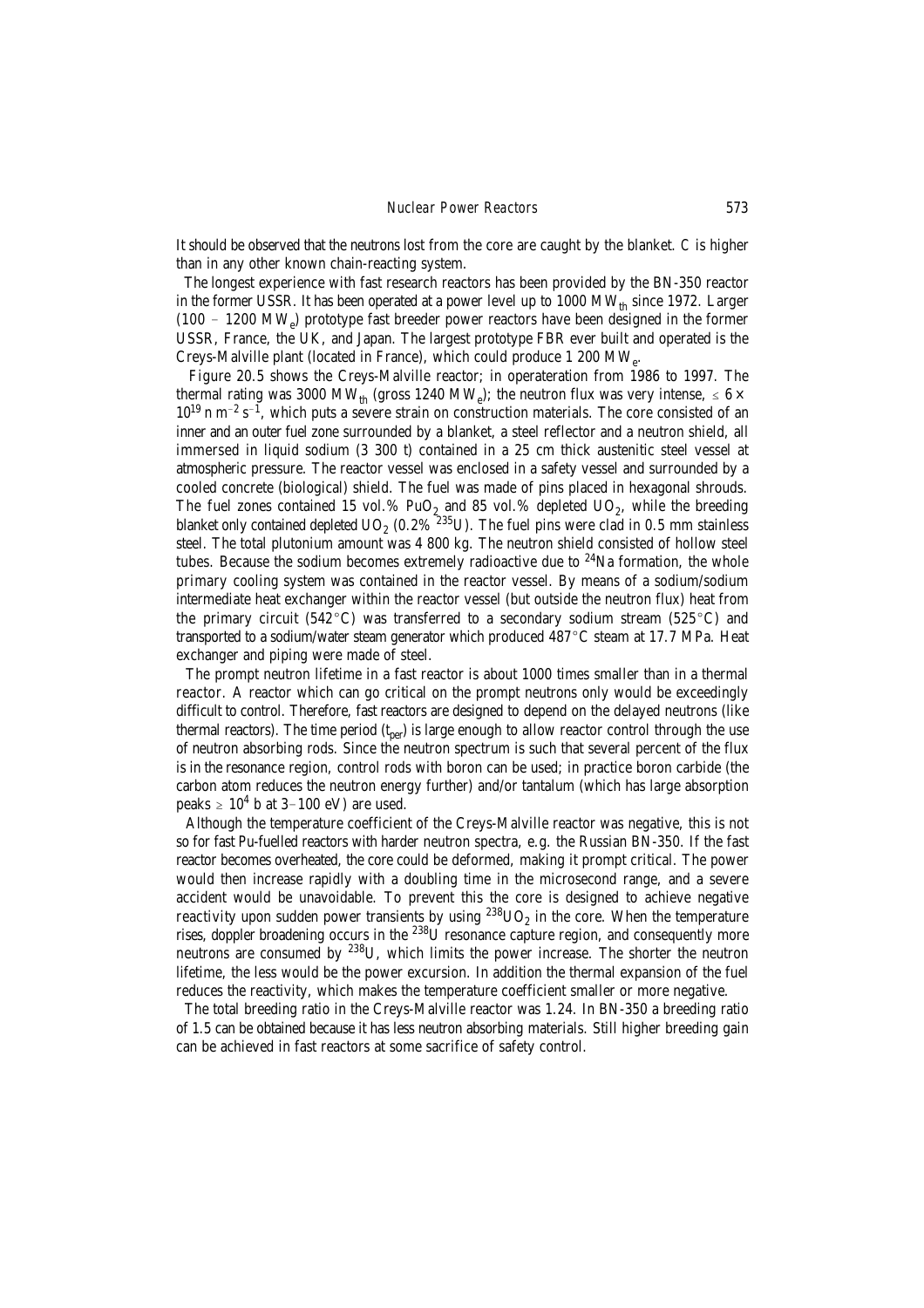Considerable radioactivity is induced in the sodium in the primary cooling circuit of a liquid metal cooled fast breeder reactor (LMFBR):  $^{23}Na(n,\gamma)^{24}Na$ ,  $^{23}Na(n,p)^{23}Ne$ , etc.  $^{24}Na$  has a 15 h  $t_{14}$  and emits energetic  $\gamma$ 's. The primary cooling loop must therefore be well shielded. Its activity is a nuisance only in case of repair work in the primary system, requiring considerable waiting time before the loop can be approached. The sodium dissolves many of the corrosion and fission products eventually released. To remove these the primary loop is provided with cold trap purification systems.

#### **20.4. Reactor waste**

 In the "ideal" nuclear reactor all fission products and actinides produced are contained in the fuel elements. As mentioned in §19.17, there are four processes in a water cooled reactor through which radioactivity leaves the reactor vessel; in all cases the carrier of activity is the coolant:

- (i) induced radioactivity in the cooling medium (and moderator if separate);
- (ii) corrosion products containing induced activities (mainly from materials in the feed water).
- (iii) leaked fission products and actinides from faulty fuel elements;
- (iv) fission products of actinides deposited on surfaces in the core ("tramp uranium").

We order the discussion of reactor wastes according to the phase which contains the radioactivity (gas, liquid or solid) and end by a brief discussion of waste from decommissioning of nuclear reactors.

#### 20.4.1. *Gaseous wastes*

The intense flux of fast and thermal neutrons induces several radioactivities in  $H<sub>2</sub>O$ :  ${}^{2}$ H(n, $\gamma$ )<sup>3</sup>H, <sup>16</sup>O(n,p)<sup>16</sup>N, <sup>18</sup>O(n, $\gamma$ )<sup>19</sup>O, and <sup>18</sup>O(n,p)<sup>18</sup>F. Considerable activities of <sup>13</sup>N are produced through the reactions <sup>13</sup>C(n,p)<sup>13</sup>N and <sup>14</sup>N(n,2n)<sup>13</sup>N with carbon in the steel, and CO<sub>2</sub> produced unough the reactions  $C(n, p)$  is and  $N(n, \epsilon n)$  is with carbon in the steet, and  $C_2$  and nitrogen in the water. <sup>14</sup>C is produced through reactions with <sup>13</sup>C, <sup>14</sup>N (mainly dissolved to 10 – 60 ppm in the fuel), and <sup>16</sup>O; 400 – 800 GBq <sup>14</sup>C is produced per GW<sub>e</sub>-year, mainly contained in the fuel. Activation products from B, Li and Ar occur when the cooling water contains these atoms due to the reactions  ${}^{10}B(n,2\alpha){}^3H$ ,  ${}^{6}Li(n,\alpha){}^3H$ , and  ${}^{40}Ar(n,\gamma){}^{41}Ar$ . In a PWR the tritium content may be  $40 - 400$  GBq m<sup>-3</sup> because of the boric acid and litium content, while 0.04 GBq  $m^{-3}$  is more typical for a BWR. Though most of these activities are short lived many emit energetic  $\gamma$ -rays in their decay. In a BWR the active gases are transported with the steam to the turbines, where a considerable fraction of the decays occur, thus raising the background in this part of the power station to such a level that personnel cannot be allowed permanently in the turbine hall during operation. Also some radioactivity may be released through leaking gland seals; however, this can be very much reduced by adding a little inactive steam from a small electrically heated boiler to the high pressure side of the seals.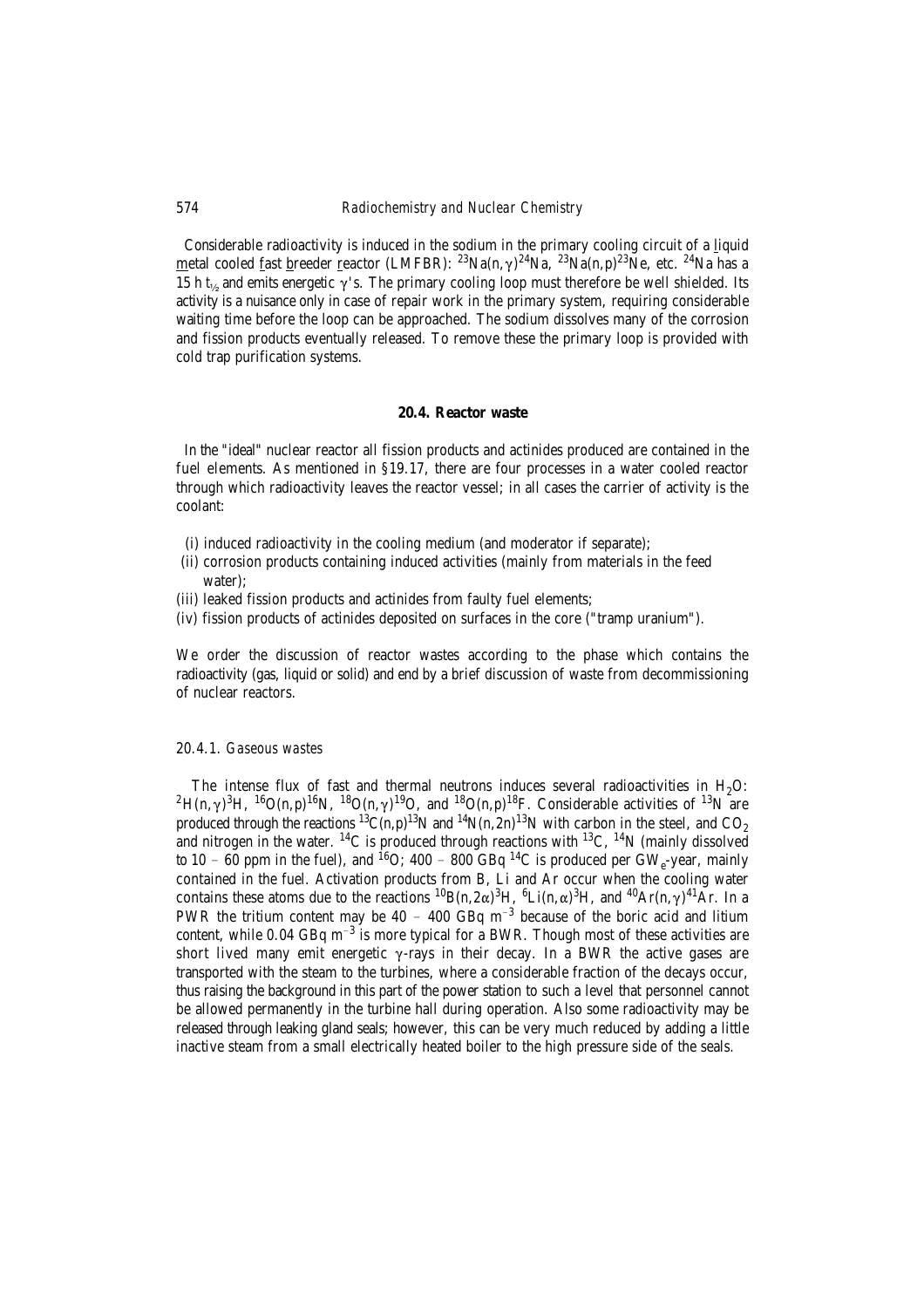

FIG. 20.6. BWR ventilation and off gas treatment system (ABB Atom).

Other activities are also found in the steam:  $^{24}$ Na, activated corrosion products like  $^{60}$ Co, and fission products like  $91$ Sr,  $99m$ Tc, and  $137$ Cs. These activities are many powers of ten lower than for the gases.

 To take care of gaseous products transported with the steam, efficient drainage and suction (air ejector) systems are installed at the condenser side of the turbines. Here most of the activity is swept out and passes through a hydrogen-oxygen recombiner and a delay system (delay times of  $\sim$  30 min are used in older and  $\sim$  30 h in modern BWRs) before the rest of the gases are caught in filters, consisting of absorbing material (e.g. charcoal). Because some of the activity may leak out into the reactor and turbine buildings, the air flow is from areas with low risk to areas with higher risk for contamination. The building ventilation system also contains filters before the air is vented through the stack. Figure 20.6 shows the principle of the off gas system of a modern BWR. By operating the system at reduced pressure leakage to the environment can be avoided. When the charcoal absorbers become saturated they can be heated and the adsorbed gas driven off back into the turbine condenser, thus causing a recirculation which multiplies the available decay time.

 The primary release of gaseous activities in a PWR is at the de-aerator after the heat exchanger in the primary loop. The hydrogen-oxygen recombiner is also located here. The gases are compressed and stored for up to 2 weeks before they (via filters) are vented through the stack; these volumes are much smaller than for a BWR, whose off-gas also contains air leaked into the turbine on the condenser side.

 If fission products are released by faulty fuel elements, the gaseous ones appear most rapidly in the cooling water:  $^{133}$ Xe,  $^{135}$ Xe,  $^{85}$ Kr,  $^{133}$ I, etc. The noble gases can be delayed in sand-filled hold-up tanks (permitting shortlived activity to decay) and the remaining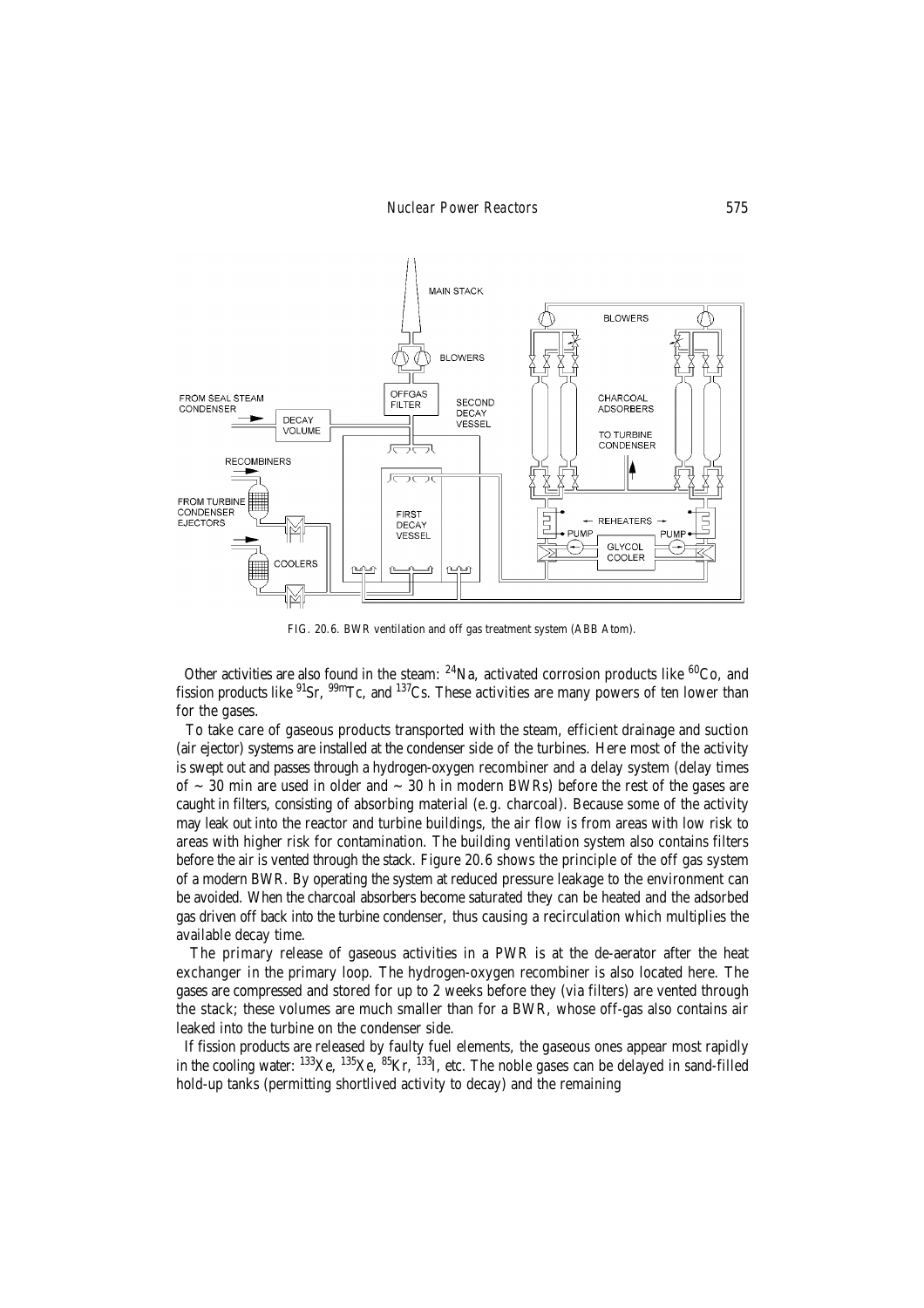

FIG. 20.7. Typical waste management system for a nuclear power station, but many variations exist.

activity retained in charcoal filters. Iodine can be removed by various special techniques. As mentioned above and indicated in Figure 20.6, many BWR plants cyclically regenerate the charcoal filters feeding the released activity back into the coolant system. Some actual release values are given in Table 19.7, see also Ch. 22.

 The presence of radioactive noble gases in the off-gas is monitored continuously. Abrupt increases occur when fuel pins are penetrated. By considering the different half-lives and activities it is often possible to make a rough differentiation between tramp uranium, old leaks, pinholes and large new leaks in the fuel.

## 20.4.2. *Liquid wastes*

 Corrosion and fission products appear in dissolved ionic form and "precipitated" in the crud, depending on the chemistry and water conditions. Most of the corrosion products giving rise to induced activity enter with the feed water. The dominating activated corrosion products are  ${}^{51}Cr$ ,  ${}^{54}Mn$ ,  ${}^{59}Fe$ ,  ${}^{58}Co$ ,  ${}^{60}Co$ ,  ${}^{65}Zn$ , and  ${}^{124}Sb$ , and the dominating fission products are  ${}^{3}H$ ,  $^{131}$ I,  $^{134}$ Cs, and  $^{137}$ Cs. Other fission products and actinides are released in minor amounts depending on the kind and size of fuel element leak. These products are continually removed by cleaning circuits. The aqueous chemistry, and related corrosion and waste problems, of operating reactors is one of the main areas for (nuclear) chemists working in the nuclear power industry.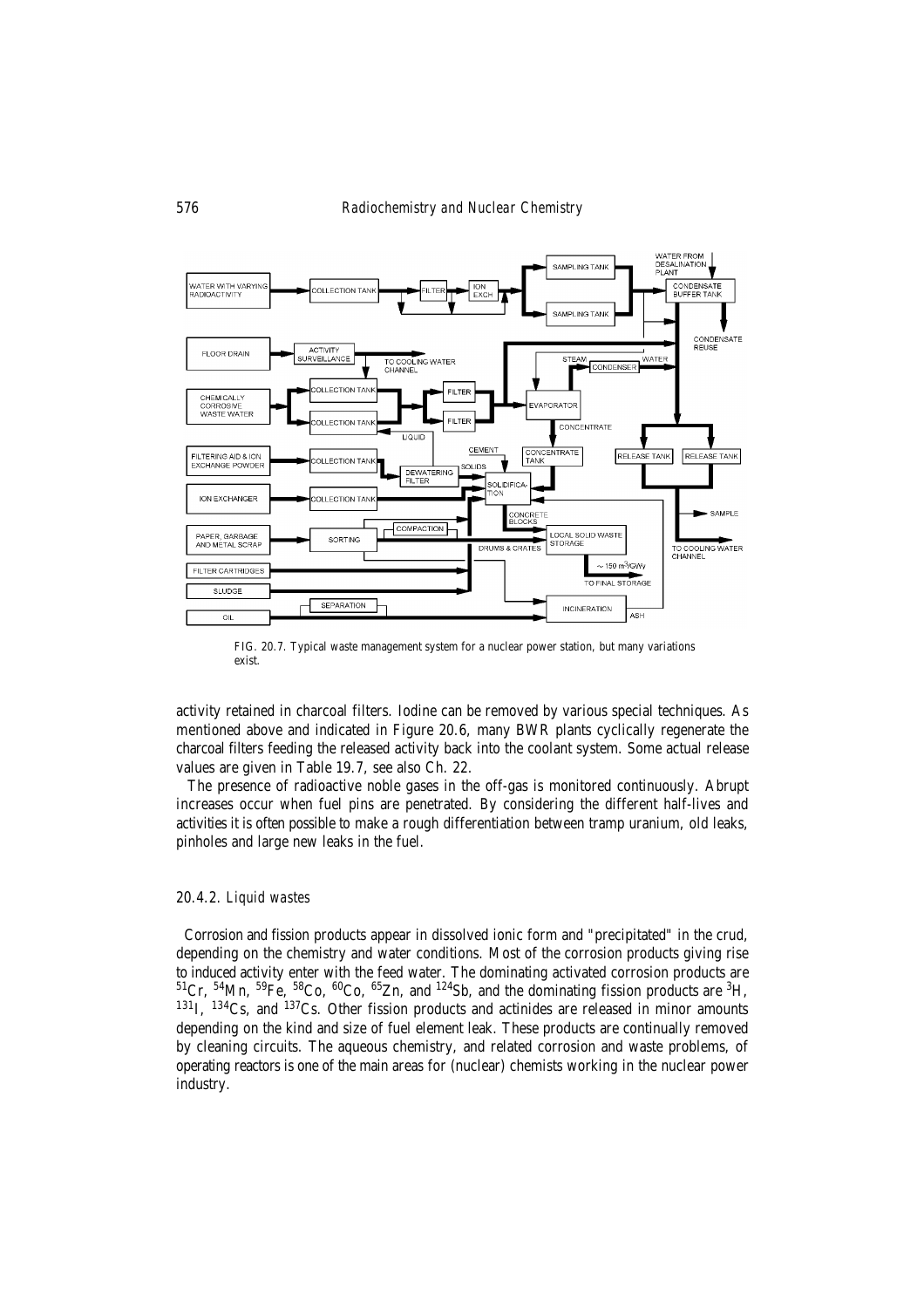#### *Nuclear Power Reactors* 577

 In a PWR a continuous liquid stream is withdrawn from the coolant in the primary circuit, on the back side of a main heat exchanger. After cooling in another heat exchanger, the water is allowed to pass a filter (e.g. of the precoat type, 25 µm particle size) and a demineralizer which removes ionic species as well as all particulates. The liquid waste streams are detailed in Figure 20.7, which is typical for both PWRs and BWRs. The system is designed to permit segregation of waste streams according to characteristics and type of treatment. The largest liquid waste source from a PWR is the steam generator blow-down, while the largest activities originate at the clean-up systems (condensate demineralizer and filter back-washes); the "demineralizer" may be an inorganic substance (e.g. kieselguhr) or an organic ion exchanger (among the most efficient ones is the Powdex system, which consists of very finely ground  $\sim$  400 mesh, organic cation and anion exchangers). The boric acid adjustment system of some PWRs may be considered as part of the cleaning circuit; it is discussed in §19.13.1.

 A BWR has three liquid purification circuits: one after the condenser for the feed water, one with withdrawal of a small stream from the reactor vessel, and one for the water in the fuel storage pool. The condensate purification system contains similar demineralizers as for the PWR. The reactor water purification system consists of a cooler followed by a mixed bed ion exchanger; also other substances have been used (magnetite, kieselguhr, etc.). A typical capacity figure for the purification system is  $\sim 100 \text{ m}^3 \text{ h}^{-1}$ .

 The radioactivity becomes very high in the purification systems. The organic ion-exchange resins used are limited to absorbed doses of  $\sim 10^6$  Gy. The filters are back-washed and resins changed through remotely controlled systems, when measurements show that too much activity is leaking through, the pressure drop becomes too large, or water quality drops. At present resins are not regenerated.

 As an additional safety, when filters and demineralizers show insufficient purification of circulating water and of water for release to the environment, an evaporator system may be incorporated. Such a system is normally a part of the PWR boric acid control circuit.

 A nuclear power plant contains numerous liquid streams, not all indicated in Figure 20.7, and small controlled amounts of radioactivity are released from the plant. Typical releases are given in Table 19.7 and Chapter 22; these are actual measured values, as pointed out in §19.17 normally constituting a small fraction of the legally permitted releases.

## 20.4.3. *Solid wastes*

 Solid radioactive wastes are produced from many systems and purification circuits of the reactor station, see Figure 20.7. Many contaminated items can be decontaminated by proper treatment, saving both money and waste storage space. Low level waste can also sometimes be "declassified" and disposed of as normal, inactive, waste or scrap. Combustible solids may be reduced in volume through incineration. Several techniques are used for fixation of wastes in such a way that they can be safely stored with a minimum of surveillance. These techniques all have in common an enclosure of the activity in an insoluble material (normally concrete or bitumen) and in blocks of sizes and activities small enough to be handled with a fork lift.

The waste amounts are typically  $\sim$  500 m<sup>3</sup> ILW and  $\sim$  5000 m<sup>3</sup> LLW annually from a 1000 MW, power station, but vary considerably between different stations depending on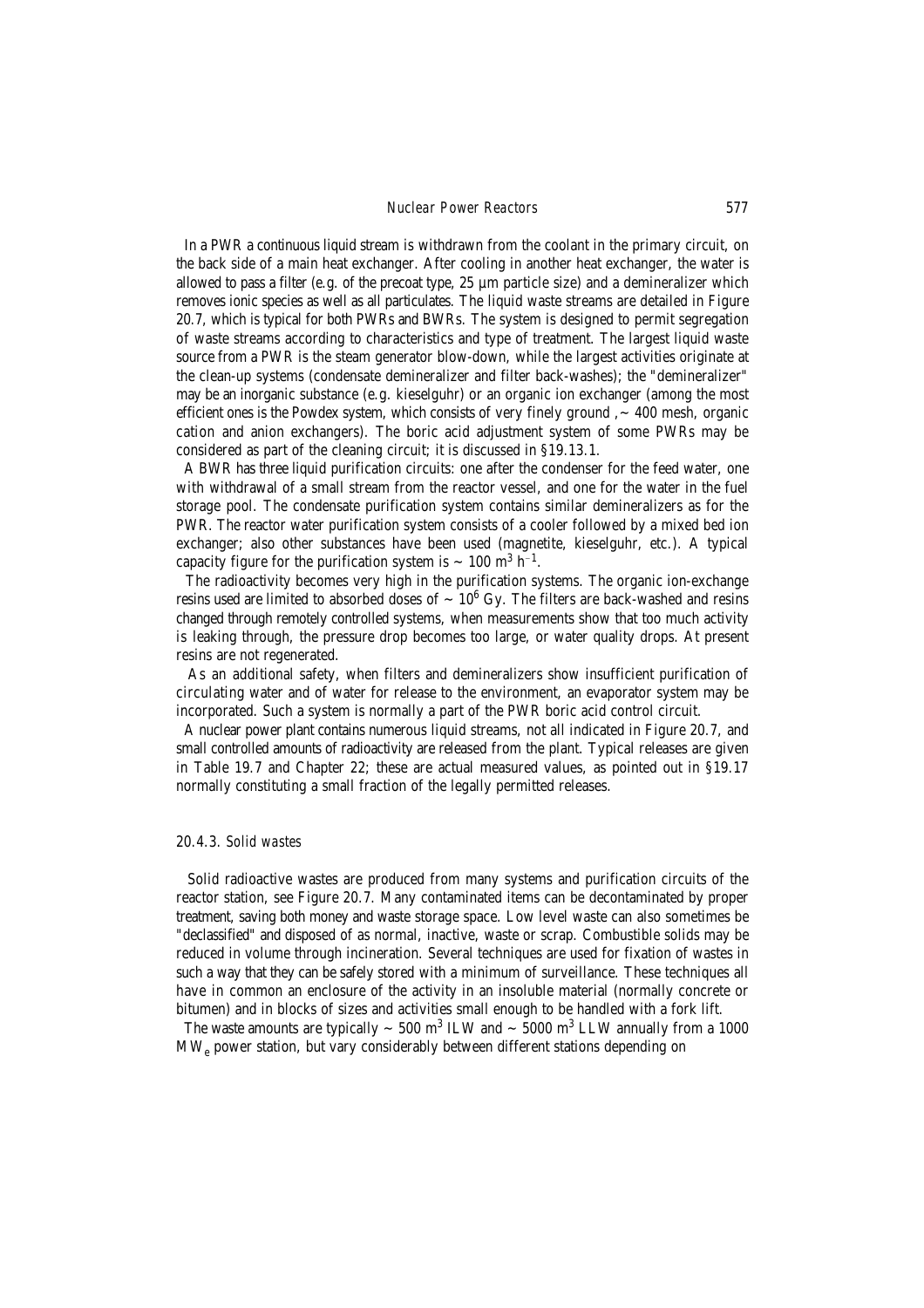

FIG. 20.8. Waste solidification in concrete blocks.

purification and concentration techniques used. The following annual averages are thought to be fairly representative for most LWRs: spent ion-exchange resins  $\sim 30$  m<sup>3</sup> ( $\sim 50\%$  water), evaporator residues  $0-20$  m<sup>3</sup> ( $\sim 80\%$  water), filter (condenser) concentrates  $\sim 10$  m<sup>3</sup>, other wastes from primary reactor loop  $\sim$  5 t. The activity in the resins is typically 2 - 7 TBq <sup>60</sup>Co,  $\sim$  0.5 TBq <sup>137</sup>Cs, and  $\sim$  0.05 TBq <sup>90</sup>Sr, and in evaporator and filter concentrates it is  $\lt$  1/10 of the resin amount.

 Figure 20.8 shows waste solidification and fixation with cement, using prefabricated concrete boxes. This technique is useful both for contaminated or activated equipment and for resins, sludges, etc. The technique, however, increases the waste volume considerably, by a factor 4 to 40 times the untreated waste.

 Concrete is a cheap fire and corrosion resistant material. However, active species, especially easily soluble ions such as cesium, can be leached from it by water. Addition of plastic binders to the concrete in order to improve its properties have been suggested. In the continuous bitumen extruder process for semi-liquid wastes all water is directly eliminated, considerably reducing the waste volume. The bitumen mixture is placed in steel drums of standard size  $(150-200$  l). When additional shielding is desired, the filled drums are placed into disposable or reusable sleeves of concrete, iron, or lead. Such a sleeve of 12 cm lead weighs 7 t, and reduces the surface dose rate by a factor of  $\sim 10^3$ . A typical unshielded bitumen drum may have a surface dose rate of 1 Sv  $h^{-1}$ , necessitating remote handling.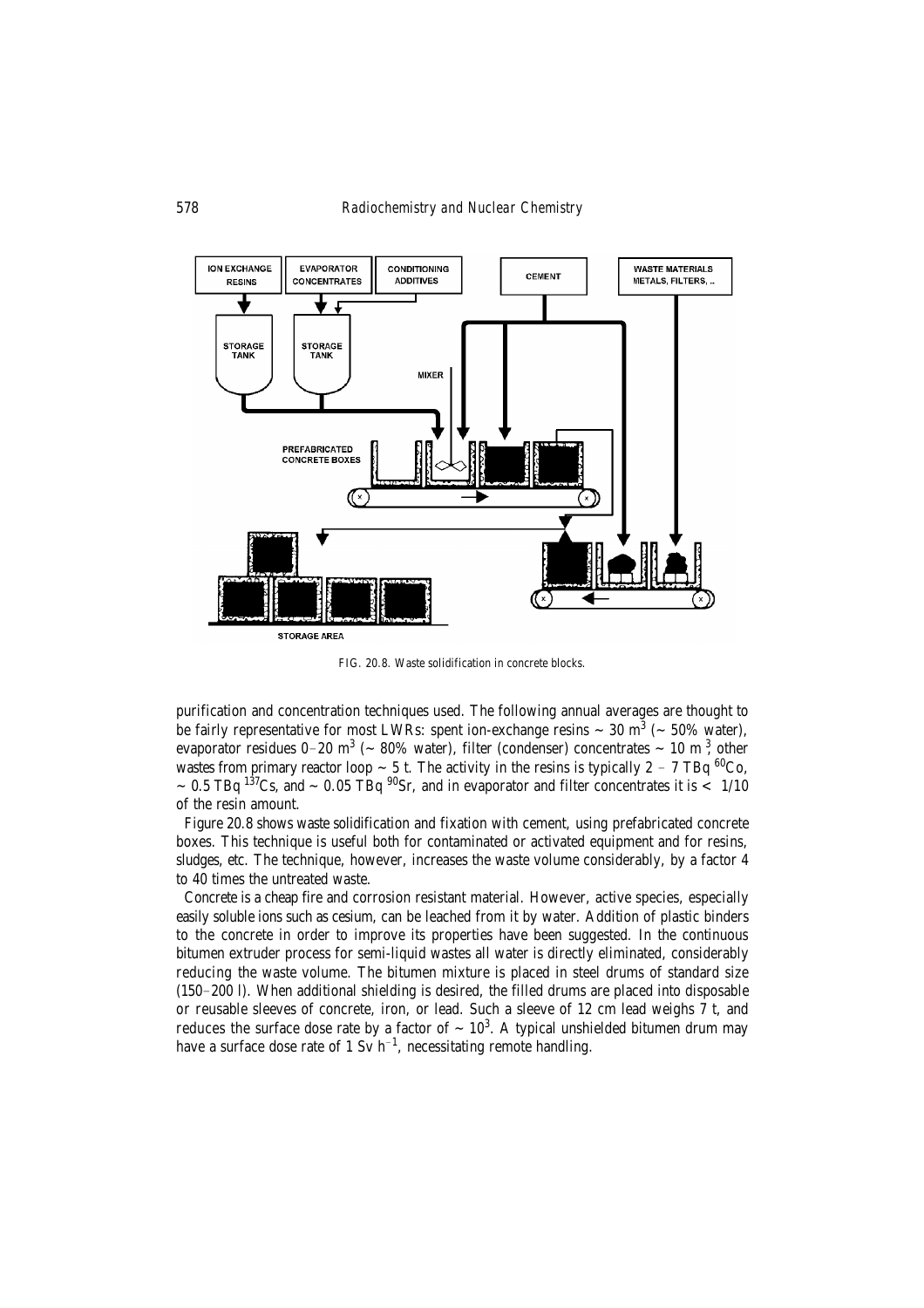#### *Nuclear Power Reactors* 579

 Comparing cement and bitumen, bitumen produces smaller waste volumes (often 5 times less than concrete) with lower initial leach rates. The disadvantage of bitumen is its inflammability and lower radiation resistance; a fire could release large activities of fairly long-lived nuclides. Further, bitumen in wet areas has poor ageing properties, slowly deteriorating. However, for low and medium active solid wastes, bitumen is presently the preferred fixation material at many power stations. About 300 bitumen drums (200 l) with concentrated waste are produced annually per 1 300 MW<sub>e</sub> reactor in Germany; about 50 of these contain medium active waste and have outer concrete shielding (outer volume  $\sim$  400 l).

 If the waste does not contain any fission products, a storage time of 50 y would be sufficient to allow all activity (mainly  ${}^{60}Co$ ) to decay to negligible amounts; storage at plant site would be feasible. If the amount of  $90\text{Sr}$ ,  $137\text{Cs}$ , or actinides is high, much longer storage times are required, and a special storage site will be required. If possible, it is desirable to separate these products from other waste; as an alternative the isolated  $^{90}Sr$ ,  $^{137}Cs$ , and actinides could then be added to the high level waste of reprocessing plants.

 The cementation and bitumenization techniques are also used for intermediate level wastes arising in other parts of the nuclear fuel cycle, e.g. reprocessing. The long-term storage of the solidified waste is described in Chapter 21 and some of its possible future impact on the environment in Chapter 22.

#### 20.4.4. *Decommissioning nuclear reactors*

 Most of the waste from the dismantling of decommissioned nuclear reactors is nonradioactive. Also, large volumes can be decontaminated and "declassified" which permits them to be treated as normal industrial waste. Of the remaining waste, most contains low levels of relatively short-lived nuclides similar to wastes from normal reactor operation. Hence, it can be treated and disposed of in the same manner, e.g. put in bitumen or concrete, and stored in repositories for LLW and ILW (§21.9). The volumes may be rather large, however. Some internal parts of the reactor have relatively high activity. The induced activity is limited to part of the pressure vessel (closest to the core) and some core components.

 The inner surface of the pressure vessel is normally covered by highly radioactive deposits. These deposits can be dissolved and removed by a repeated treatment with suitable chemicals. As an example, after more than 20 years of operation the pressure vessel of the BWR reactor Oskarshamn 1, Sweden, has recently been decontaminated to such an extent that workers could enter the empty vessel to perform necessary modifications and tests with only a cylindrical radiation shield placed inside the central part of the vessel wall to protect against induced radioactivity in the wall. Upper and lower parts of the pressure vessel are normally fairly well shielded from the neutron flux and only contain a low level of induced radioactivity. For chemical decontamination, i.e. dissolution of deposits, weak acids will dissolve hydroxides and complex formers (such as chelating agents) bind metal ions in soluble complexes. However, in some countries (e.g. Sweden) authorities forbid the inclusion of strong complex formers in the reactor waste. Therefore, in the case of Oskarshamn 1, oxalic acid was used; after dissolution of the deposits and fixing the metal ions on ion-exchange resins oxalic acid was destroyed by ultraviolet light yielding CO<sub>2</sub> and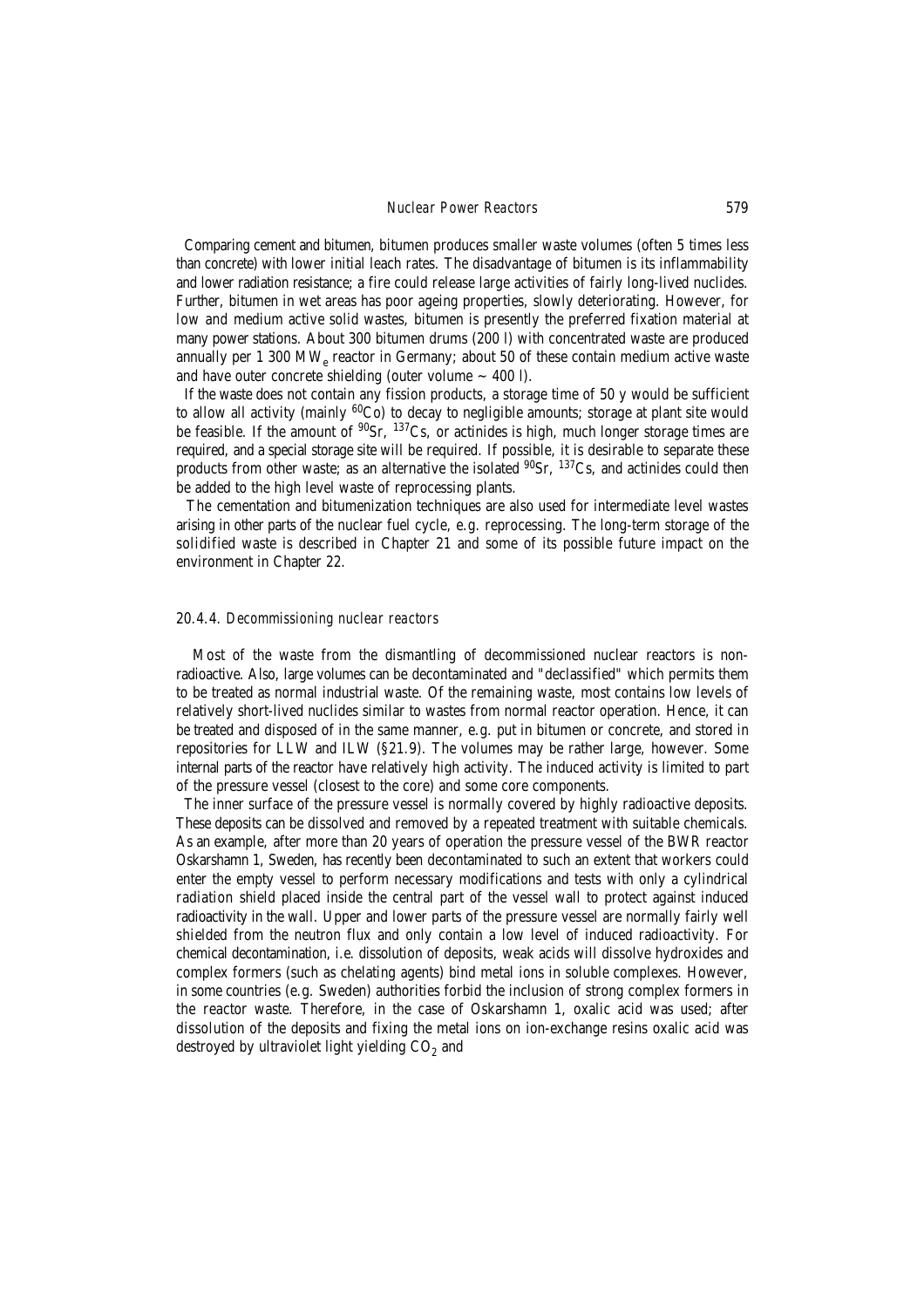## 580 *Radiochemistry and Nuclear Chemistry*



FIG. 20.9. Example of an event tree for a hypothetical BWR.

H<sub>2</sub>O. Thus, a pressure vessel of a decommissioned reactor could, after chemical decontamination, be cut into smaller sections, some of which would only be slightly radioactive. The resulting scrap can either be encapsulated in concrete and put in a repository for normal reactor waste (Swedish plans), or melted to be used as raw material for new reactor parts where the remaining level of activity is acceptable (France).

## **20.5. Safe operation of nuclear reactors**

The major risks from reactor operation stem from operator mistakes  $(< 10\%)$  or failure of critical hardware (>90%). The risk from human errors is reduced by recurrent training of personnel, especially persons working in the control room, using mockups and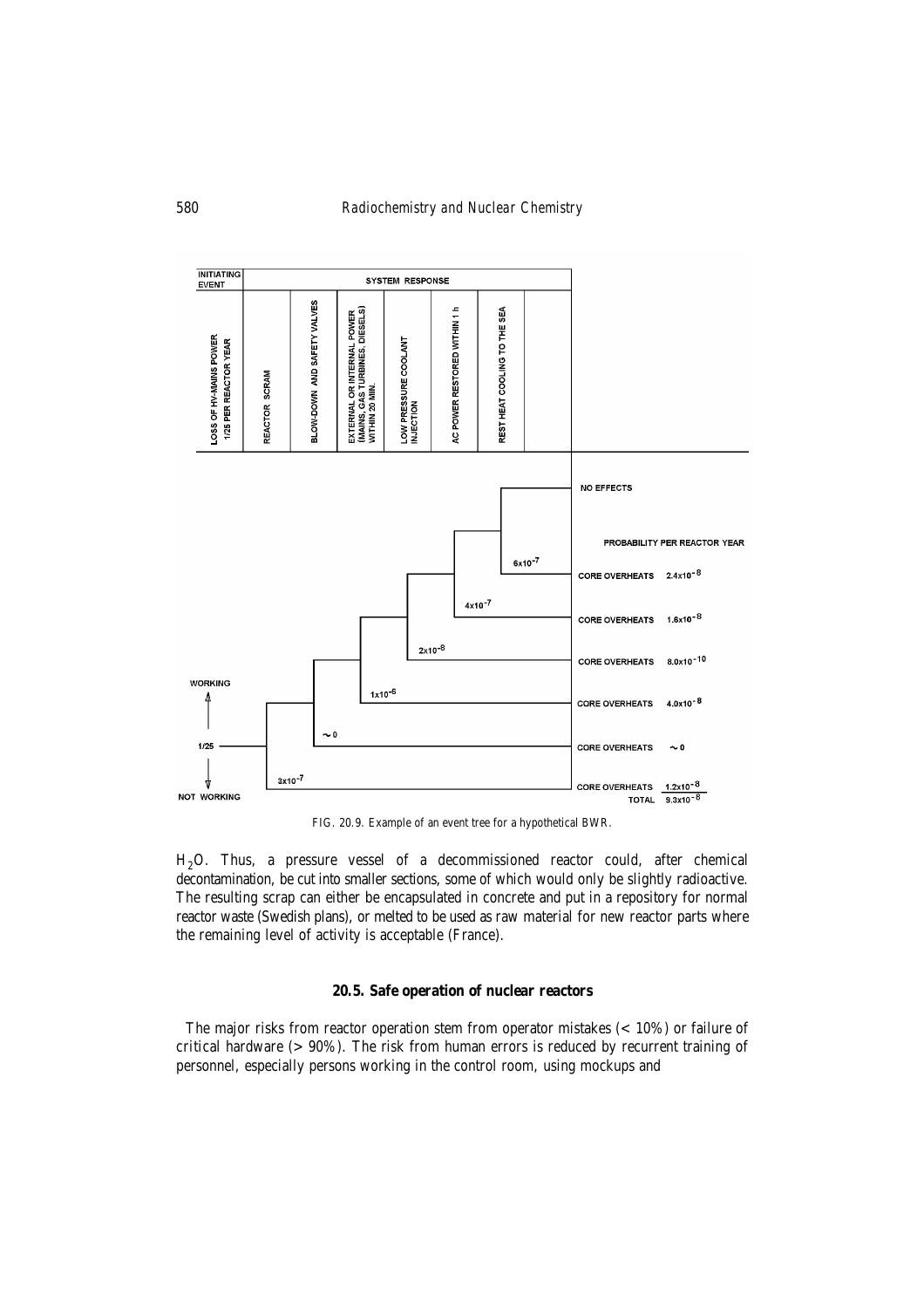simulators. Thereby personnel in critical functions train their behavior in normal situations, but also in situations which seldom or never occur during routine operation of the reactor. Also exchange of experience and the results from analysis of actions violating or threatening to violate safety instructions help to reduce the risk for human errors. Risks from hardware failures or malfunctions are minimized by a continuous work aiming to identify risk dominating sequences and critical hardware. Once identified, such sequences should be modified, procedures changed, equipment replaced or duplicated in order to reduce the overall risk until it reaches an acceptable level.

 Figure 20.9 shows an example of an *event tree* starting with an *initiating event* to the left and branching each time an action takes place. The upward branch corresponds to a success of the action specified at the top, whereas the downward branch represents a failure. Each branch is normally the compounded effect of actions in a sub-tree describing the function and interaction of affected hardware. The figures at each downward branch are estimated probabilities for a failure of the action at the top. The line representing the outcome of an event is then followed to the right; either to a final state or to another branch. To the extreme right is the final state with its estimated probability. For example, the most important risk in Fig. 20.9 arises from failure to restore AC power within 20 minutes; probability  $(1/25) \times 10^{-6} = 4 \times 10^{-8}$  per reactor year. For independent outcomes of events in a branch (e.g. probability of failure of too many of the available safety valves together with failing operation of the blow-down pipes), the probability is the product of the probabilities at the branches taken in the sub-tree. In case of common mode failures, the compounded probability is the same as the probability of a single event of that type. The probabilistic event tree is an example of the type of tools used to identify the current risk dominating event chain. When carried out meticulously, operator training, experience feedback and risk analysis help to continually improve the safety of reactor operation.

#### **20.6. Exercises**

**20.1.** The gas space (volume 6000 m<sup>3</sup>) in the PS system of a large BWR is filled with  $N_2$  at 97 kPa and 25°C. Assume the same temperature in the dry and wet wells and that the heat of evaporation of water and its heat capacitivity are  $\sim 2.26$  MJ/kg and  $\sim 4.18$  kJ kg<sup>-1</sup> °C<sup>-1</sup>, respectively, up to  $\sim 100$ °C. The 2000 m<sup>3</sup> water in at 25°C. The primary system contains steam at 287°C and 7 MPa (energy content  $\sim$  2.8 MJ/kg steam). How many kg of such steam could be dumped into the condensation pool before the pressure in the PS system exceeds 0.1 MPa?

 **20.2.** The amount of steam found in example 20.1 is released into an air-filled large dry containment where the pressure may not exceed 0.7 MPa. Assume steam and air in the containment can be treated as ideal gases. Estimate the necessary containment volume.

**20.3.** In the Chernobyl accident, reactor output increased from  $\sim$  20% to 100 times full power in about 4 seconds. Assume a constant reactivity excess during this time. a) What was the average reactor period? b) How much energy was released during this time?

 **20.4.** KOH is normally used for pH control in VVER reactors. Which radioisotopes will be formed from potassium in the coolant?

**20.5.** <sup>232</sup>U is formed in a thermal <sup>232</sup>Th based breeder. a) By which chain of reactions is it formed? b) Will the choice between a continuous or discontinuous (once a year) reprocessing of the Th blanket affect the isotopic composition of the isolated uranium (assume that all other actinides remain in the blanket)?

**20.6.** Use eqn. (19.33) to estimate the maximum thermal efficiency for the Creys-Malville plant.

 **20.7.** Assume that the probability of not restoring AC power within 20 minutes is reduced by a factor of 5 in Fig. 20.9. a) Which is now the risk dominating event chain? b) Is it better to reduce the total risk in Fig. 20.9 by this change or by improving the stability of the HV mains with a factor of 2 by e.g. building more power stations?